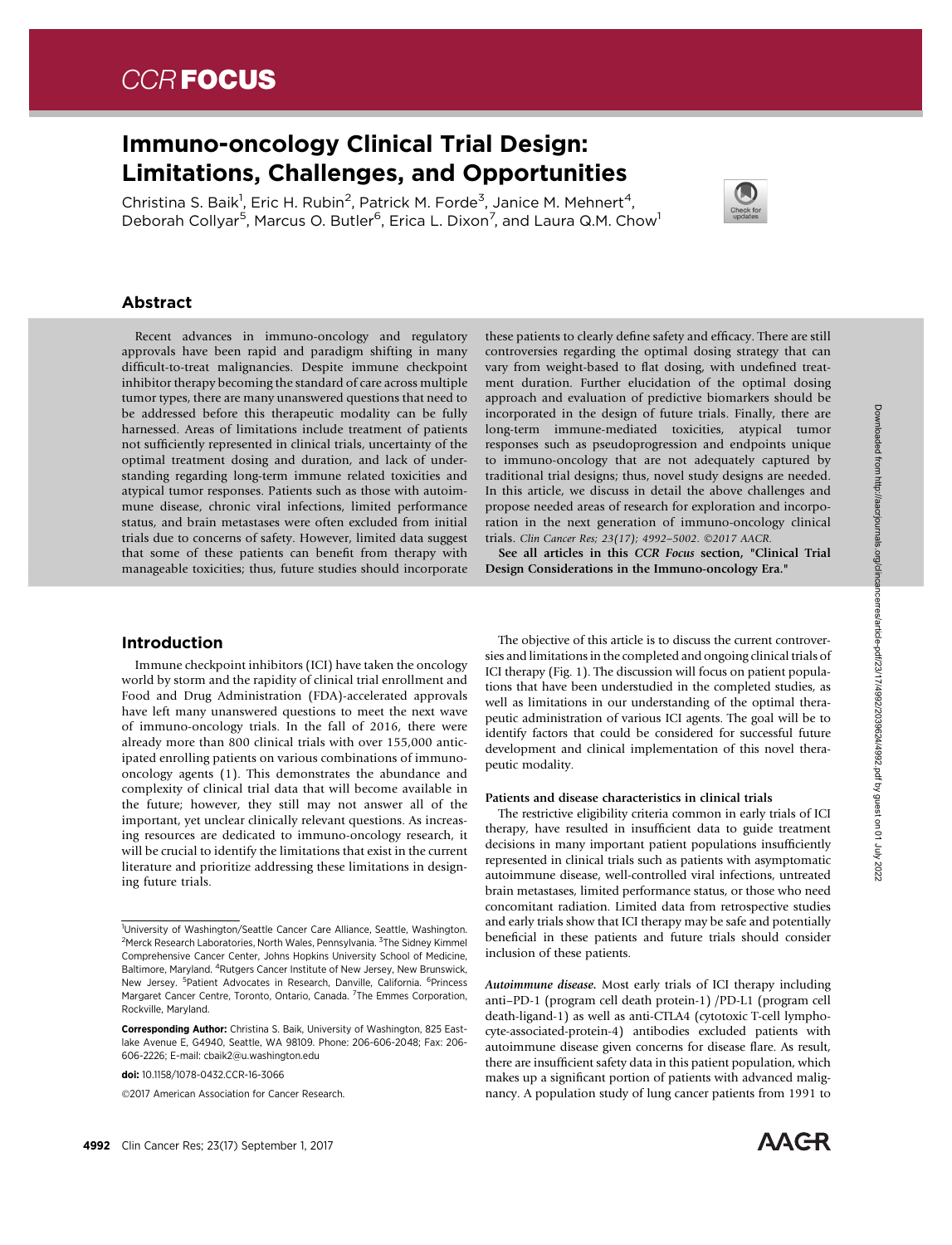

#### Figure 1.

Challenges and limitations in completed and currently ongoing immuno-oncology clinical trials. Abbreviations: BM, bone marrow transplant; PS, performance status.

2011 using the Medicare database reported a 12% prevalence of autoimmune disease among patients with metastatic lung cancer—most commonly rheumatoid arthritis, followed by psoriasis and polymyalgia rheumatic (2).

A retrospective study in advanced melanoma (3) reported data in 30 patients with baseline autoimmune disease who received ipilimumab. More than two-thirds of these patients had a history of receiving systemic therapy for their autoimmune disease and more than a third were on an immunosuppressive therapy (e.g., low-dose prednisone, hydroxyquinolone) at the time of ipilimumab initiation. Approximately 50% of patients developed exacerbation of their baseline autoimmune conditions and/ or severe ( $\geq$  grade 3) immune-related adverse events (irAE), which were mostly reversible with steroid therapy. These toxicities were observed regardless of whether patients were on baseline immunosuppressive therapy at the time of treatment initiation. Approximately 50% of patients did not develop irAEs from therapy and the reported 20% tumor response rate (RR) suggested that clinical benefit was achievable in this patient population. Efficacy and responses were seen in both the patients who developed irAEs requiring steroid therapy and in patients without development of irAEs.

A retrospective review of 119 patients with advanced melanoma with underlying autoimmune disease treated with an anti– PD-1 antibody (90% received pembrolizumab) showed that approximately one-third of patients developed flare of their underlying autoimmune disease and/or other irAEs. Patients who had active autoimmune disease requiring immunosuppressive therapy at the time of anti-PD1 therapy initiation were more likely develop an autoimmune flare. The tumor RR in this series was 33%, which is comparable with the RR reported in clinical trials of anti–PD-1 monotherapy and responses were seen regardless of the onset of autoimmune flare (4).

The above studies indicate that despite the risk of flare of underlying autoimmune disease and development of other immune-mediated toxicities in patients with underlying autoimmune disease, these toxicities were mostly reversible with steroid therapy and a significant portion of patients did not develop irAEs, suggesting ICI may be safely administered in this patient population. ICI should not be strictly contraindicated in this population, but consideration of therapy with caution should be individualized based on the risk–benefit, taking into account the history, extent and type of autoimmune disease, and anticipated complications. Future trials need to consider inclusion of patients with autoimmune disease in order that the safety of ICI agents can be clearly defined prospectively. Trials could be designed with these patients in discrete cohorts so that safety and efficacy could be evaluated independently of the overall trial population.

Viral infections (viral hepatitis, HIV). Patients with viral hepatitis and human immunodeficiency virus (HIV) were excluded from the early clinical trials of ICI therapy given theoretical safety concerns. However, recent studies have shown that inhibitory immune checkpoint pathways may be involved in suppressing viral-specific immune T-cell responses (5), suggesting that targeting such inhibitory pathways could restore viral specific adaptive immune responses.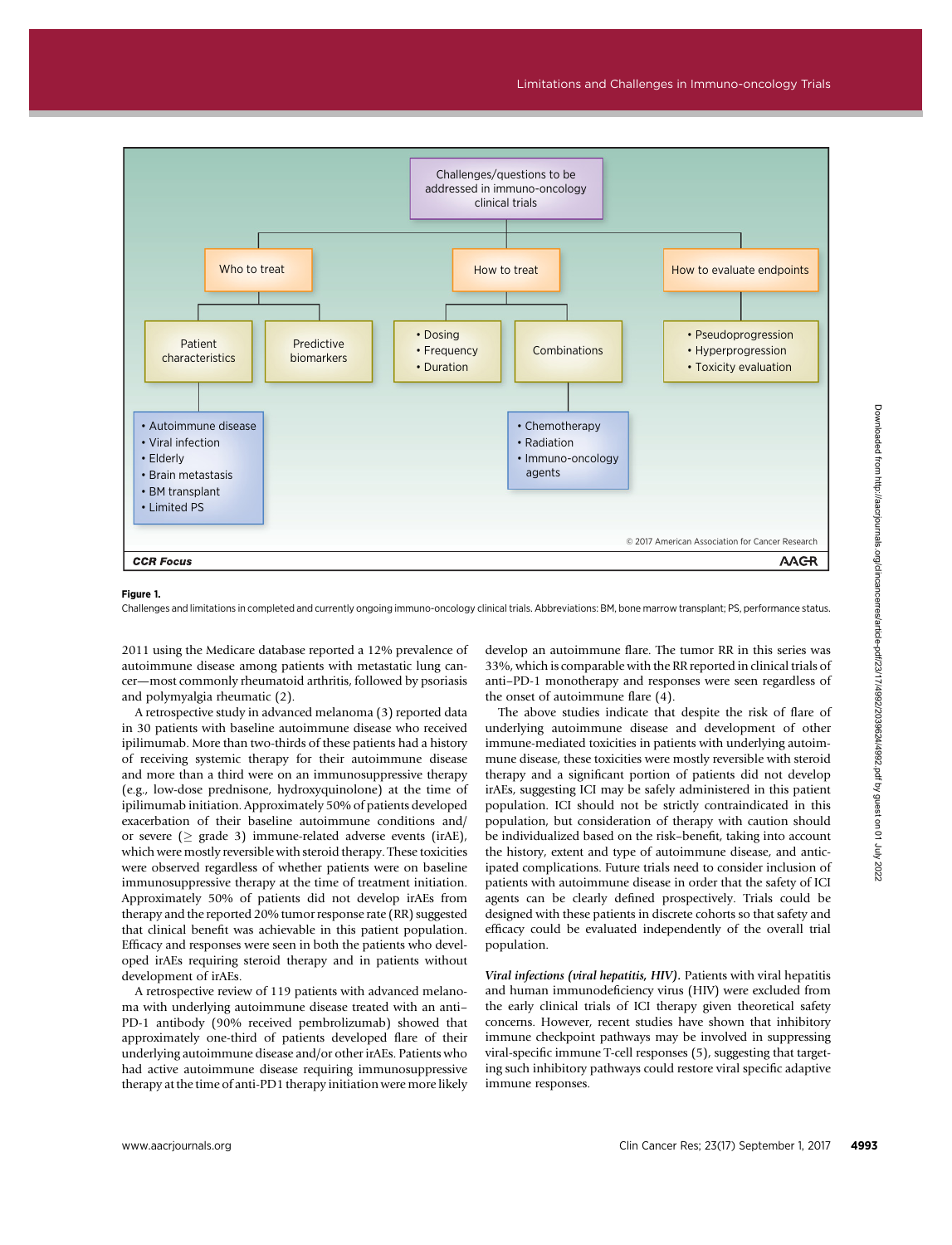In a study of nivolumab in advanced hepatocellular carcinoma patients with treated or ongoing hepatitis B virus (HBV) or hepatitis C virus (HCV) infections were eligible if they were Child Pugh score <7 without a history of significant ascites or hepatic encephalopathy (6). The most common AEs were liver enzyme increase and rash, with an overall tolerable safety profile without a viral flare. Interestingly, an antiviral response was reported in a HCV-infected patient. A phase II study of nivolumab in metastatic squamous cell carcinoma of the anal canal allowed enrollment of HIV infected patients on highly active antiretroviral therapy (HAART) with a CD4 count of  $>300/\mu L$  and an undetectable viral load, and HBV or HCV infected patients with liver function tests within 2.5 times of the upper limit of normal (7). The 39 enrolled patients included two patients with HIV and no unexpected AEs were observed in these patients. Several case series report acceptable tolerability with ipilimumab in HIV and viral hepatitis patients (8–10) and ongoing studies with ipilimumab and nivolumab (NCT02408861), and with pembrolizumab alone (NCT02595866) in patients with HIV with advanced malignancy will provide additional safety data.

Limited performance status. Most clinical trials of ICI therapy have limited enrollment to only patients with excellent performance status, usually defined by grades 0 to 1 by the Eastern Cooperative Oncology Group (ECOG) performance status (PS) scoring system. However, the PD-1/PD-L1 ICIs are generally well tolerated by most patients. In fact, a first-line pembrolizumab trial in advanced non–small cell lung cancer (NSCLC) demonstrated that quality of life with pembrolizumab was superior compared with standard platinum doublet-based chemotherapy (11). Safety data are lacking with PD-1 ICIs in patients with limited performance status (e.g., ECOG PS 2 or 3). Nevertheless, with the known toxicity profile of these agents, fatigue may presumably worsen; otherwise tolerability may be similar to patients with good baseline performance status. The CA209-153 trial which assessed nivolumab in advanced NSCLC across community sites included patients with ECOG PS 0 to 2, and found that the rates of treatment-related AEs were similar across patients with differing PS (12), suggesting that patients with limited PS could potentially safely receive ICI therapy. Regardless, prospective studies in patients with ECOG PS 2 to 3 patients are needed as cytotoxic chemotherapy is often not tolerable in this patient population, and ICI therapy is often employed instead in the clinic without clear robust safety data for guidance.

Older patients. Patients with advanced age are often underrepresented in clinical trials. In the landmark phase III trial CheckMate-067, advanced melanoma patients receiving nivolumab, ipilimumab, or nivolumab plus ipilimumab had a mean age of 59, with patients  $>75$  years of age representing 12.5% of the overall trial participation (12). Given the observed decline in the immune response and increased autoantibody production with age (13), tumor efficacy and toxicity to immune checkpoint inhibitors may change with advancing age. A phase III randomized trial of nivolumab versus everolimus in patients with advanced renal cell carcinoma demonstrated improvements in survival favoring nivolumab in the overall study population; however, the subset of patients >75 years of age did not demonstrate a survival benefit, although these numbers were small (14). In contrast, a meta-analysis of approximately 5,300 patients across nine randomized trials of ICI therapy reported progression-free survival (PFS) and overall survival (OS) benefits in both younger  $(\le 65-70)$  and older  $(\ge 70)$  patients (15). As life expectancy is expected to increase for the general population, it will be crucial to increase efforts to include patients with advanced age in future trials to specifically study their immunologic response and toxicity to ICIs.

Brain metastases. The experience with targeted therapeutics in NSCLC has shown that disease control in the central nervous system (CNS) is crucial to achieving optimal disease control and improving OS. Although ICI therapy may result in systemic disease control, its efficacy in the CNS lacks full prospective definition as patients with brain metastases were excluded from many early phase studies due to safety concerns. A retrospective pooled analysis of four trials (CheckMate-063, -017, -057, and -012) evaluated the efficacy and safety of nivolumab in advanced NSCLC patients with CNS metastatic disease (16). In patients with pretreated CNS metastatic disease, improved OS was observed with nivolumab compared with docetaxel, similar to the overall population. The frequency and time to new CNS lesions, as well as overall safety profile, were similar in those who received nivolumab versus docetaxel, with fewer treatment-related neurologic AEs in the nivolumab arm. Activity was demonstrated with nivolumab therapy in NSCLC patients with untreated asymptomatic CNS disease in the CheckMate-012 trial (arm M): 2 out of 12 patients achieved intracranial responses, including a patient with leptomeningeal disease. In an early analysis of an ongoing phase II study, 22% of melanoma and 33% of NSCLC patients with untreated or progressive CNS metastatic disease treated with pembrolizumab demonstrated intracranial responses (17). Responses were durable and concordant between CNS and systemic responses. Therefore, ICI therapy is likely safe and effective in patients with pretreated or asymptomatic CNS disease. However, rare CNS AEs due to ICIs have been reported. Severe cerebral edema was observed in a patient with pediatric glioblastoma treated with nivolumab, although it is unclear whether this was solely due to treatment (18). The above data indicate promising efficacy of ICI therapy in CNS metastatic disease and additional prospective data are needed. Future trials should include patients with untreated asymptomatic CNS disease to better evaluate the intracranial efficacy.

Hematopoietic stem cell transplant. The benefit of allogeneic hematopoietic stem cell transplantation in hematologic malignancies is dependent on the ability of donor immune cells to engage malignant cells via a graft-versus-tumor effect; however, treatment failure can ensue when immune evasion and exhaustion of donor immune cells occur. Although ICI therapy has emerged as an attractive strategy for potentially restoring donor immune cell activity, there are concerns regarding eliciting a graftversus-host effect. A study enrolled patients ( $n = 28$ ) with hematologic malignancies who failed allogeneic transplant to receive ipilimumab 3 or 10 mg/kg every 3 weeks for a total of four doses; those who achieved benefit could receive additional doses (19). There were no responses among patients who received the 3 mg/ kg dose, whereas among the 20 patients who received the 10 mg/kg dose, 33% of patients demonstrated objective responses. However, 6 (21%) of the 28 enrolled patients developed irAEs, including one death, and 4 (14%) patients developed graft-versus-host disease which precluded additional therapy.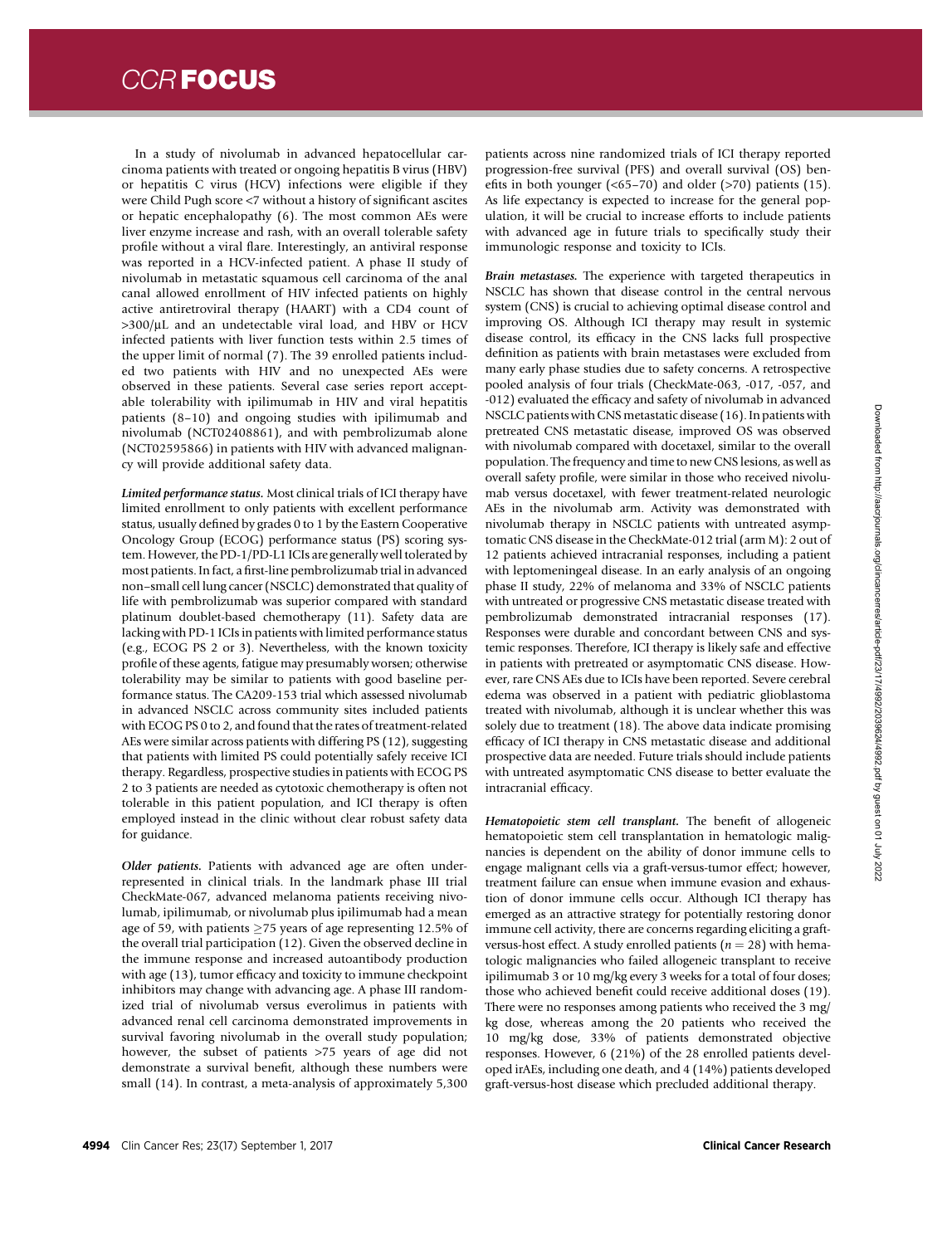Activity of nivolumab after autologous stem cell transplant has also been observed in Hodgkin lymphoma (HL) patients (20). A phase I study of 23 refractory HL patients, including 78% who had relapsed after an autologous transplant, were treated with nivolumab 3 mg/kg until complete response, disease progression, or unacceptable toxicity. This study showed that nivolumab was highly active in this patient population (87% objective response) and grade 3 to 4 irAEs were uncommon. The above studies show that ICI therapy is likely safe in patients who have history of an autologous transplant; however, safety of ICIs needs to be further elucidated in patients with a history of allogeneic transplant.

Concomitant therapy–Radiation. Radiation therapy (XRT) with concurrent ICI therapy has been of considerable interest given the immune-modulatory effects of radiation in the tumor microenvironment and early reports of an abscopal effect (21–23); nevertheless, the toxicity of such combination has not been well defined. A phase I/II study assessing ipilimumab with or without XRT (a single 8 Gy dose to focal bony lesions, <3 lesions 24–48 hours prior to ipilimumab dose) in hormone-resistant prostate cancer did not demonstrate any increased toxicity with combination therapy (24). Similarly, retrospective data from 53 advanced melanoma patients receiving extracranial and/or intracranial XRT concurrently with an anti-PD1 antibody also demonstrated no excess toxicities with extracranial XRT; however, neurologic AEs such as severe radiation necrosis, acute neurocognitive decline and cerebral edema were seen with intracranial XRT (25). Studies vary as to whether concurrent intracranial XRT and ICI are associated with excess neurologic AEs (26) or not (27) and remains an active area of investigation (28).

As such, existing literature suggests that concurrent ICI therapy with most sites of extracranial XRT may be safe, whereas the safety of concurrent intracranial XRT is unclear. Additionally, the safety with extracranial XRT likely varies by organ site and the type of ICI; thus, concurrent therapy needs to be considered with caution. For instance, severe pneumonitis has been reported with concurrent ICI (anti–PD-1/PD-L1/CTLA4) and thoracic radiation (29). Clearly, prospective trials are needed in order to clearly define the safety and synergistic efficacy of XRT and ICI combination therapy. There are many questions to be answered including the optimal dose, fractionation and organ site of XRT, as well as the sequencing, dosing, and schedule of ICI agents. Once these factors and safety parameters are defined, subsequent trials should be designed in such way that clear efficacy data can be obtained (e.g., a randomized phase II study or a single-arm study in ICIrefractory patients).

#### Therapeutic administration in clinical trials

Pharmacokinetics (PK) and Pharmacodynamics (PD). Due to rapidity of development, competition, and race for FDA approval (Fig. 2), the optimal dosing and schedule of ICIs are still not fully defined and continue to be under study. PD-1 ICI trials assessed administration ranging from a single dose (30),  $3 \times$  weekly (31), once every 2, 3, or 4 weeks, to every 3 months. Although the PK profile for the PD-1 ICIs has been defined for various doses and schedules (Table 1), these agents do not fit the clear dose– response or dose–toxicity relationships seen with cytotoxic agents and PD data do not completely define the optimal administration schedule with the highest efficacy.

In general, PD-1 ICI exposure increases linearly and proportionally over various concentrations with small volumes of distribution at steady state and limited extra-vascular distribution. For example, nivolumab administered at 0.1 to 10 mg/kg q2 weeks demonstrated 64% to 70% PD-1 receptor occupancy on  $CD3<sup>+</sup>$  T cells (32). Although pembrolizumab PD-1 target engagement was fully saturated at doses  $\geq$ 1 mg/kg q3 weeks, translational models bridging mouse to human studies predicted robust maximal responses at doses of  $\geq 2$  mg/kg q3 weeks (33), and clinical randomized dose-level comparisons of pembrolizumab demonstrated equivalence between the 2 mg/kg and 10 mg/kg q3 week dosing (34). Inter-individual PKs can vary by the degree of target-mediated elimination, receptor-mediated endocytosis, concentration dependent halflife, and the amount of circulating soluble targeted surface molecules (i.e., PDL-1; ref. 35). In contrast, clearance of most PD-1 ICIs is not affected by age, sex, race, performance status, or moderate renal/hepatic dysfunction (32, 36–38). One can surmise that therapeutic levels would not increase and toxicity would not be greatly enhanced by these factors. Clearance did increase with increasing body weight, supporting body-weight based dosing in many early ICI trials.

Dosing strategies. FDA-approved ICI agents at varying dosing schedules across several tumor types (Table 2) resulting in confusion in clinical application and design of combination trials. Pembrolizumab received accelerated approval in melanoma at 2 mg/kg q3 weeks (39), while varying doses of 10 mg/kg q2 or q3 weeks, or 2 mg/kg q3 weeks were used in an early NSCLC trial (40). Subsequently, FDA approval was granted at 2 mg/kg q3weeks in NSCLC based on the risk–benefit data for 2 mg/kg and the assumption that the effective dose–response relationship and toxicity profile would be similar across tumor types (41). Later, a 200 mg flat dose was used in the landmark first-line KEYNOTE-024 trial with subsequent FDA approval of the flat dose (42). In squamous cell carcinoma of the head and neck (SCCHN), an initial dose of 10 mg/kg q2 weeks was explored with subsequent expansion at the 200 mg q3 week flat dose, which demonstrated efficacy and tolerability with resultant FDA approval of the flat dose (43, 44).

In regards to nivolumab, the initial FDA-approved dose of 3 mg/kg q2 weeks in NSCLC was subsequently changed to a flat dosing of 240 mg q2 weeks based on population PK and dose– exposure response analyses demonstrating comparability of safety and efficacy in most disease indications (32). A model-based PK analysis of 3,203 patients of multiple tumor types enrolled in clinical trials of nivolumab showed that an alternative flat dosing of 480 mg every 4 weeks resulted in similar exposure, efficacy and safety as the 3 mg/kg q2 week dosing (45) and this dose has been incorporated into various clinical trials of nivolumab (NCT02713867 and NCT 02714218). Investigation of nivolumab dosing for combination therapy continues to be heterogeneous ranging from 1 mg/kg to 10 mg/kg q2 weeks as well as alternative flat dosing strategies at q3 and 4 weeks. Conversely, atezolizumab was developed as a fixed dose every 3 weeks. For the indication of urothelial carcinoma and second-line NSCLC, 1200 mg q3 weeks demonstrated efficacy and survival benefits resulting in FDA approval (46, 47). needed to controllate the methods in the species of the client controlled from her species of the controlled from her species of the controlled from her species to provide the species of the controlled from her species to

The dose and frequency of ipilimumab have been defined in melanoma (Table 2); however, these are still being explored as single agent and in combination with other ICI agents for other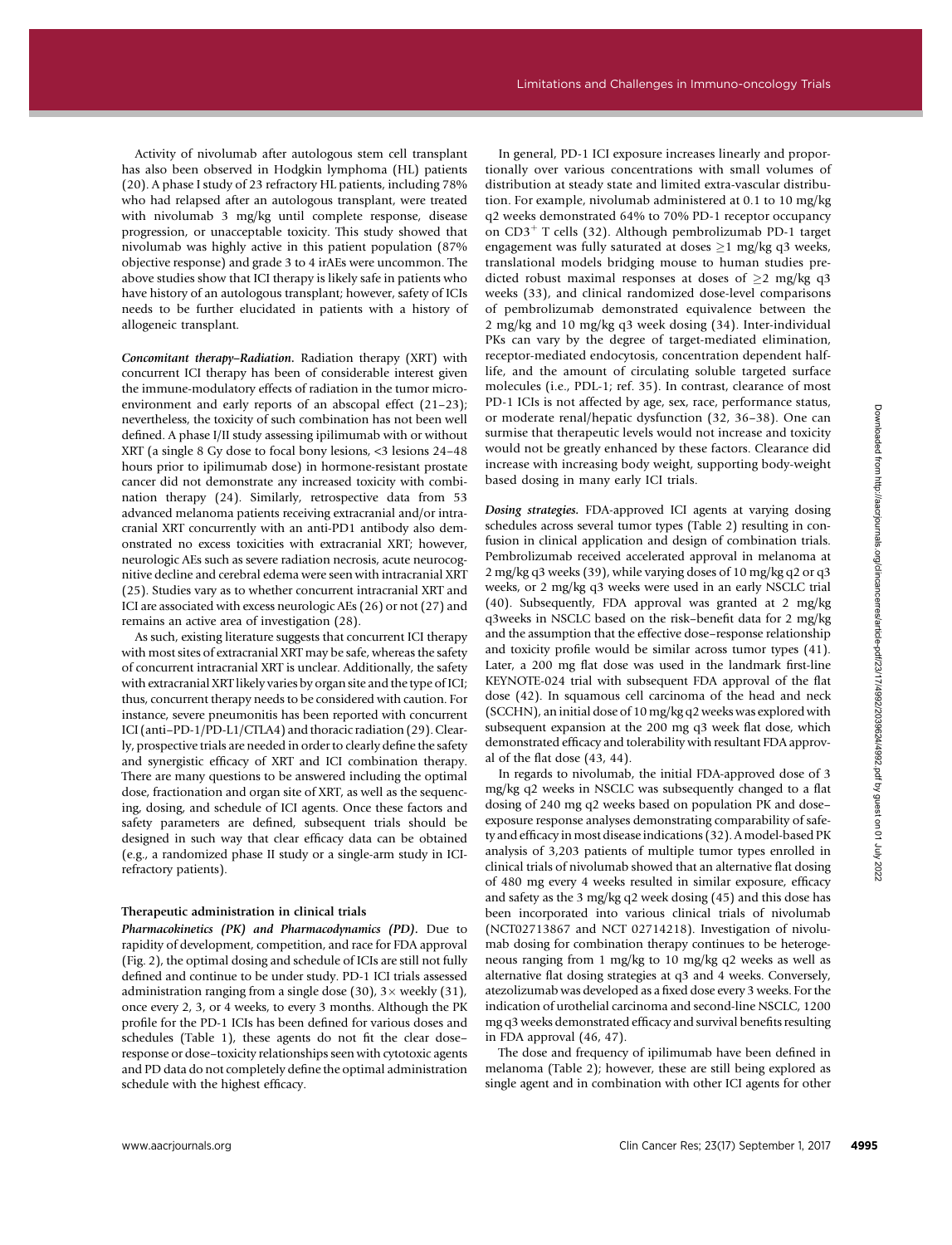CCR FOCUS



#### Figure 2.

FDA approval timeline of immune checkpoint inhibitors in advanced/metastatic malignancies [\(https://www.fda.gov/drugs](https://www.fda.gov/drugs), retrieved May 31, 2017). Abbreviations: A, any line; cHL, classical Hodgkin lymphoma; dMMR, mismatch repair deficient; F, first line; HSCT, hematopoietic stem cell transplant; L, fourth or beyond line; MSI-H, microsatellite instability-high; NSCLC, non–small cell lung cancer; RCC, renal cell carcinoma; S, second or beyond line; SCCHN, squamous cell carcinoma of the head and neck; WT, wild-type.

malignancies. Ipilimumab in combination with nivolumb at doses used for advanced melanoma demonstrated initial excess toxicity in the Checkmate 012 first-line NSCLC population, necessitating changes to 1 mg/kg every 6 to 12 weeks in combination with nivolumab at 3 mg/kg which improved tolerability while maintaining efficacy (48). In small–cell lung cancer, alternative dosing and schedules also demonstrated activity and tolerability (Table 2; ref. 49).

The varied dosing of ICI agents creates difficulty in clinical use and future development. Currently existing PK and clinical trial data better support weight-based dosing than flat dosing; however, the optimal dose has not been fully determined for many of the ICI antibodies. As there is no clear dose–response or dose– toxicity relationship with ICI antibodies, there likely will not be substantial changes in efficacy or toxicity with small changes in

dosing. Therefore, flat dosing may be more attractive than weightbased dosing, as it appears to result in similar anti-tumor activity in the majority of population weights and body surface areas while providing ease of administration and less drug wastage. However, further cost-effectiveness data are needed to define the more efficient dosing strategy that optimizes efficacy as well as cost-effectiveness.

Differences between the ICI antibodies and the presence of anti-drug antibodies. In addition to PK and PD of the ICI antibodies, IgG class of the drug may affect bioactivity. IgG1 and IgG3 may elicit more natural killer cell antibody-dependent cell-mediated cytotoxicity while IgG4 may demonstrate more complement pathway activation (Table 1; ref. 50). Furthermore, whether the degree of humanization–either fully human or humanized–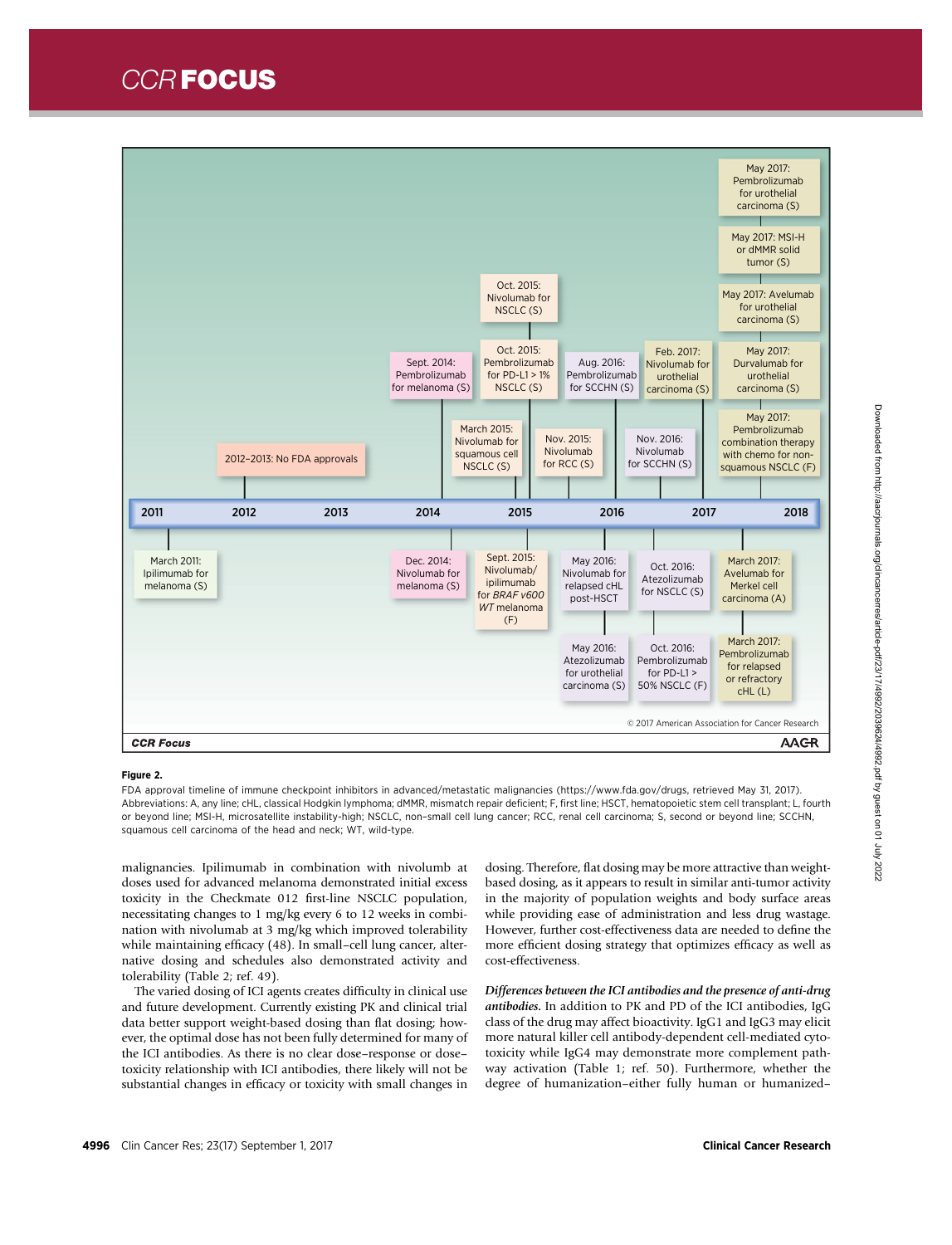| Target<br>antigen | Agent name    | IgG<br>class | Degree of humanization | <b>Elimination half-life davs</b><br>(percent coefficient of<br>variation) | Clearance mL/h or L/day<br>(percent coefficient of<br>variation) | <b>Volume of distribution</b><br>at steady state L<br>(percent coefficient<br>of variation) |
|-------------------|---------------|--------------|------------------------|----------------------------------------------------------------------------|------------------------------------------------------------------|---------------------------------------------------------------------------------------------|
| CTLA4             | Ipilimumab    | IgG1         | Fully Human            | 15.4 (34%)                                                                 | 16.8 mL/h (38%)                                                  | 7.2L                                                                                        |
| CTLA4             | Tremelimumab  | lgG2         | Fully human            | 14.7 days (30.1%)                                                          | 15.3 mL/h (38.5%)                                                | 7.21 L (10.5%)                                                                              |
| PD-1              | Nivolumab     | IgG4         | Fully human            | 26.7 (101%)                                                                | 9.5 mL/h (49.7%)                                                 | 8.0 L (30.4%)                                                                               |
| PD-1              | Pembrolizumab | laG4         | Humanized (from mouse) | 23 days (30%)                                                              | First dose 267 mL/day: at<br>steady state                        | 6.1 L $(21%)$                                                                               |
|                   |               |              |                        |                                                                            | $212 \text{ mL/day}$                                             |                                                                                             |
| PD-L1             | Atezolizumab  | IgG1         | Humanized              | 27 days                                                                    | 200 mL/day                                                       | 6.9L                                                                                        |
| PD-L1             | Durvalumab    | IgG1         | Fully human            | 17 (23.2%) days                                                            | 8.24 mL/h (37.3%)                                                | 5.6 L (17%)                                                                                 |
| PD-L1             | Avelumab      | lgG1         | Fully human            | 6.1 davs                                                                   | 0.59 L/day (41.7%)                                               | 4.72 L                                                                                      |

#### Table 1. Pharmacokinetics of select CTLA4 and PD-1 checkpoint inhibitors in development

affects efficacy and/or toxicity is unclear. Anti-drug antibodies (ADA) have been detected but the actual presence of neutralizing ADAs is low and do not significantly impact the clearance, safety, PK, PD, or efficacy of pembrolizumab, pidilizumab, atezolizumab, or nivolumab (37, 38, 51, 52). It is unknown whether the differences among the various anti–PD-1/PD-L1 IgG subclasses, humanization, and binding affinity affect clinical outcomes and whether such clinical impact will differ between the various tumor types. Head-to-head comparative studies should be considered to clarify these issues.

Toxicity determination and trial design. The typical early phase I  $3+3$  dose-escalation design using the first two cycles as a doselimiting toxicity (DLT) assessment period has been unable to capture the true toxicity profile of ICI agents and is insufficient in guiding the optimal dosing and schedule. Severe irAEs with the PD-1 inhibitors are rare and infrequent (<5%; refs. 53, 54) and are often seen late, from months to even years. Therefore, the clinical dose/recommended phase II dose (RP2D) has been determined to be the maximal administered dose based on PK/PD profiling, or a maximal feasible dose rather than a maximal tolerated dose.

Future trial designs should incorporate longer DLT periods and should take into account late toxicities to determine the clinical/RP2D. A DLT period of at least 6 to 8 weeks could be considered before escalating to higher doses and both the early and late toxicity data should be considered to make recommendations regarding the RP2D. The effect of steroids and immunosuppressive therapy to treat irAEs on continued efficacy should be captured in clinical trials, as well as the incidence of irAE recurrence with continued therapy. Additionally, as the immunologic effects of these agents persist, there are many anecdotal reports of patients experiencing improved responses or enhanced immune-related toxicities with subsequent therapies (55) months to years post therapy. This requires trials designs to incorporate longer follow-ups in order to better characterize the late toxicities and effects on subsequent therapies. For example, at least a 90-day follow-up could be considered for evaluation of immune-related toxicities and long-term follow-up of up to 1-year could be incorporated into studies so that long-term toxicities, including effects on subsequent therapies, could be evaluated.

Clinical response and benefit. In most clinical trials, initial response assessments generally occur at 8 to 12 weeks; however, immunologic responses can be delayed and pseudoprogression has been described (56). The onset of response and the incidence of pseudoprogression may vary across tumor types and should be noted in addition to standardized immune-response criteria. Although pseudoprogression has been notable in malignancies where immune modulation has a substantial role (i.e., melanoma), in malignancies such as NSCLC and SCCHN where response rates are lower, pseudoprogression is rare and often difficult to distinguish from true progression. Moreover, the benefit of treatment after a true progression is unclear. A recent FDA analysis of a completed trial of nivolumab in advanced NSCLC reported that among patients who received treatment after progression per Response Evaluation Criteria in Solid Tumors (RECIST), 5% were found to have subsequent tumor response and this comprised 2% of the overall trial population (57). This suggests that continuing therapy beyond progression is unlikely to be beneficial in the majority of patients; however, clinicians often do so as there are no clear clinical characteristics or highly predictive biomarkers across the various malignancies that can identify patients who are more likely to have delayed response. Predictive biomarkers of response to ICIs need to be further studied and incorporated into trials and are discussed in the series (see accompanying article by Mehnert and colleagues, ref. 58). Also, some have observed that a subset of patients develop "hyperprogression" defined by rapid progression of disease after initiation of ICI therapy (59). The mechanism and risk factors for identification of such phenomenon have not been clearly defined. Ongoing and future trials should take into consideration the atypical outcomes such as pseudo- or hyper-progression as efficacy endpoints, in addition to the traditional RECIST response assessments, so that these can be better defined and understood.

Duration of therapy, maintenance, and retreatment. Although the use of anti-CTLA4 antibodies (i.e., ipilimumab) is usually limited to four doses, the optimal treatment duration of PD-1/PD-L1 ICI therapy is undefined. The initial phase I trials (60, 61) established a 2-year limit to therapy; however, subsequent studies allowed ongoing therapy as long as there is clinical benefit (62). Clinical trial protocols vary from 6 months to 1.5 to 2 years, to indefinite therapy. Unlike vaccines, ICIs are passively administered antibodies with uncertainty and variability in their ability to engage the adaptive immune system. It is unknown whether ongoing therapy is truly superior to limited treatment of a defined duration or to the use of a maintenance regimen with less frequent administration. Moreover, there may be long-term toxicities that emerge after years of treatment that may not occur with limited therapy. An ongoing study of nivolumab in advanced NSCLC (63) randomizing patients at 1 year to treatment continuation versus discontinuing therapy with the option of re-treatment at progression may help address this question but clearly, additional studies are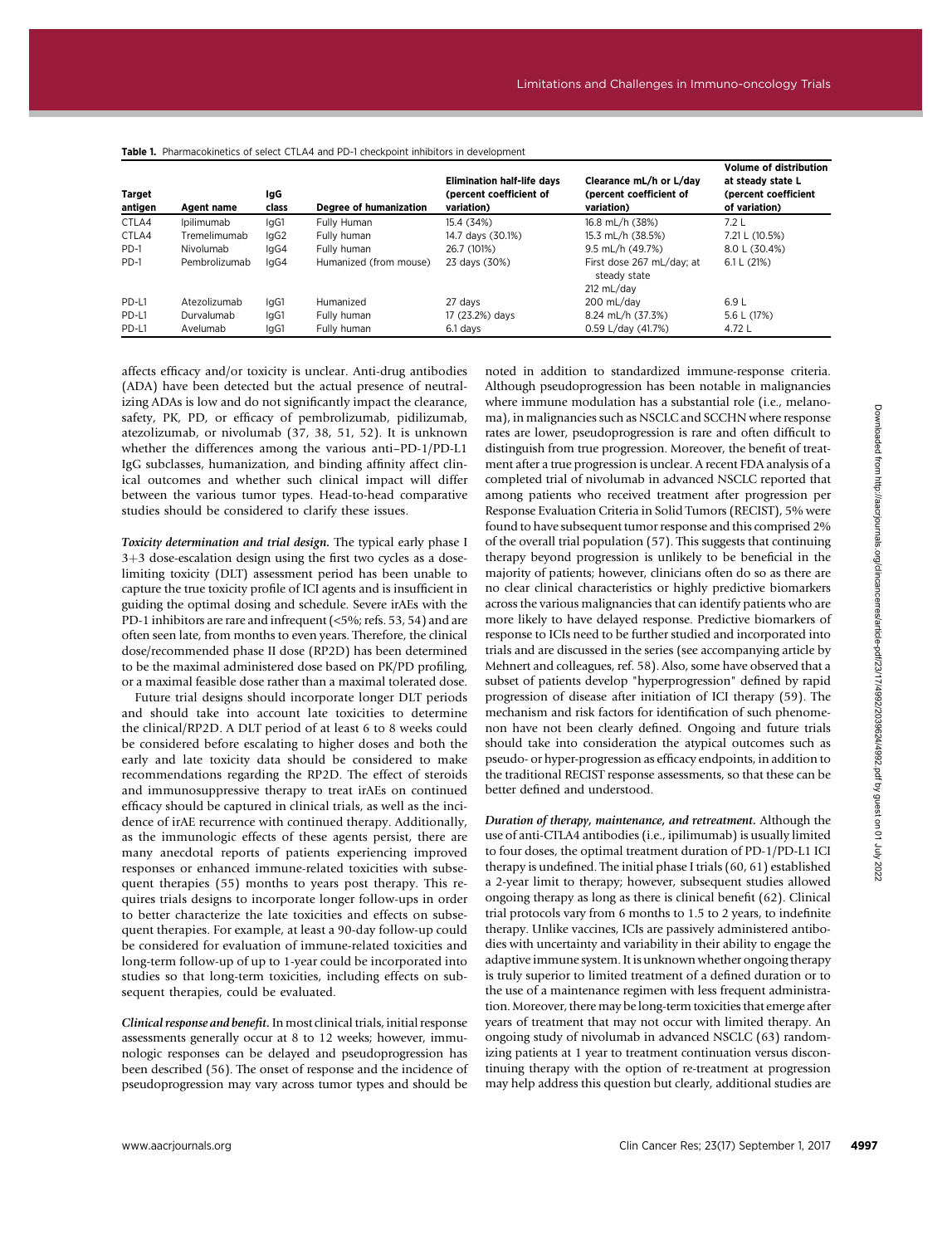| Target<br>antigen | Agent name    | <b>Populations studied</b>                   | <b>Clinical trial dosing</b>                                                | <b>FDA approved indications</b>                                                                                                                                                                    | FDA-approved<br>dosing <sup>a</sup>                                        |
|-------------------|---------------|----------------------------------------------|-----------------------------------------------------------------------------|----------------------------------------------------------------------------------------------------------------------------------------------------------------------------------------------------|----------------------------------------------------------------------------|
| CTLA4             | Ipilimumab    | Inoperable or metastatic<br>melanoma         | 3 mg/kg q 3 weeks x 4 cycles,<br>alone and in combination<br>with nivolumab | Inoperable or metastatic<br>melanoma                                                                                                                                                               | 3 mg/kg q 3 weeks                                                          |
|                   |               | Advanced NSCLC (48)                          | 1 mg/kg q 6 to 12 weeks (in<br>combination with nivolumab)                  | N/A                                                                                                                                                                                                | N/A                                                                        |
|                   |               | Advanced small cell lung<br>cancer (49)      | 1, 3 mg/kg in combination with<br>nivolumab                                 | N/A                                                                                                                                                                                                | N/A                                                                        |
| CTLA4             | Tremelimumab  | Multiple tumor types (67)                    | 1, 3, 10 mg/kg; 75 mg flat dose<br>g 4 weeks                                | N/A                                                                                                                                                                                                | N/A                                                                        |
|                   |               | Locally advanced or<br>metastatic NSCLC (68) | 1 mg/kg q 4 weeks in combination<br>with durvalumab                         | N/A                                                                                                                                                                                                | N/A                                                                        |
|                   |               | Recurrent or metastatic<br>SCCHN (69)        | 1 mg/kg q 4 weeks in combination<br>with durvalumab                         | N/A                                                                                                                                                                                                | N/A                                                                        |
| $PD-1$            | Nivolumab     | Inoperable or metastatic                     | 0.1-10 mg/kg q 2 or 3 weeks                                                 | Inoperable or metastatic                                                                                                                                                                           | 240 mg q 2 weeks                                                           |
|                   |               | melanoma<br><b>Advanced NSCLC</b>            | 0.1-10 mg/kg q 2 or 3 weeks                                                 | melanoma<br>Second line NSCLC - (squamous<br>and non-squamous histology)                                                                                                                           | flat dose<br>240 mg q 2 weeks<br>flat dose                                 |
|                   |               | <b>RCC</b>                                   | 0.1-10 mg/kg q 2 or 3 weeks                                                 | Second-line RCC                                                                                                                                                                                    | 240 mg q 2 weeks<br>flat dose                                              |
|                   |               | Relapsed or progressed<br>CHL                | 0.1-10 mg/kg q 2 or 3 weeks                                                 | Relapsed or progressed cHL                                                                                                                                                                         | 3 mg/kg q 2 weeks                                                          |
|                   |               | <b>SCCHN</b>                                 | 3 mg/kg q 2 weeks                                                           | Platinum refractory or<br>pretreated                                                                                                                                                               | 3 mg/kg q 2 weeks                                                          |
|                   |               | Bladder cancer                               | 3 mg/kg q 2 weeks                                                           | Platinum pretreated/platinum<br>refractory bladder cancer                                                                                                                                          | 240 mg q 2 weeks<br>flat dose                                              |
| PD-1              | Pembrolizumab | Melanoma                                     | 1-10 mg/kg q 2 or q 3 weeks                                                 | Inoperable or metastatic<br>melanoma                                                                                                                                                               | 2 mg/kg q 3 weeks                                                          |
|                   |               | First- and second-line<br>advanced NSCLC     | 1-10 mg/kg q 2 or q 3 weeks;<br>200 mg q3 weeks                             | First-line (PDL1 positive $\geq 50\%$<br>only) <sup>b</sup> and second-line in<br>(PDL1>1%) advanced NSCLC,<br>First line in combination with<br>pemetrexed/platinum in non-<br>squamous histology | 2 mg/kg q 3 weeks;<br>200 mg q3 weeks<br>(first line)                      |
|                   |               | <b>SCCHN</b>                                 | 1-10 mg/kg q 2 weeks                                                        | Platinum-pretreated recurrent<br>incurable, metastatic SCCHN                                                                                                                                       | 200 mg IV flat dose                                                        |
|                   |               | Bladder cancer                               | 200 mg q 3 weeks                                                            | Platinum pretreated/platinum<br>refractory bladder cancer                                                                                                                                          | 200 mg q 3 weeks                                                           |
|                   |               | Relapsed or refractory cHL                   | 200 mg q 3 weeks                                                            | Refractory cHL, or relapse after 3<br>or more prior lines of therapy                                                                                                                               | 200 mg q 3 weeks<br>(adult); 2 mg/kg<br>g 3 weeks<br>(pediatric)           |
|                   |               | Microsatellite<br>instability-high cancer    | 200 mg q 3 weeks; 10 mg/kg<br>for q 2 weeks                                 | Unresectable or metastatic<br>MSI-H                                                                                                                                                                | 200 mg q 3 weeks<br>(adult); $2 \text{ mg/kg}$<br>g 3 weeks<br>(pediatric) |
| PD-L1             | Atezolizumab  | Bladder cancer                               | 1-20 mg/kg to g 3 weeks<br>800-1,200 mg IV q 3 weeks<br>flat dose           | Advanced platinum pretreated/<br>platinum ineligible bladder<br>cancer Bladder cancer                                                                                                              | 1,200 mg IV q<br>3 weeks                                                   |
|                   |               | <b>Advanced NSCLC</b>                        | 1 mg/kg to 20 mg/kg q 3 weeks                                               | Second-line advanced NSCLC                                                                                                                                                                         | 1,200 mg IV q<br>3 weeks                                                   |
|                   |               | Multiple tumor types (70)                    | 800-1,200 mg IV q 3 weeks flat<br>dose in combination dosing                | N/A                                                                                                                                                                                                | N/A                                                                        |
| PD-L1             | Durvalumab    | Bladder cancer                               | 3, 10, 15, 20 mg/kg; 1,500 mg<br>flat dose q 4 weeks                        | Platinum pretreated/platinum<br>refractory bladder cancer                                                                                                                                          | 10 mg/kg q 2 weeks                                                         |
| PDL <sub>1</sub>  | Avelumab      | Merkel cell carcinoma                        | 10 mg/kg q 2 weeks                                                          | Merkel cell                                                                                                                                                                                        | 10 mg/kg q 2 weeks                                                         |

Table 2. Select CTLA4 and PD-1/PD-L1 checkpoint inhibitors in development and FDA-approved indications and dosing

Abbreviations: cHL, classical Hodgkin lymphoma; FDA, U.S. Food and Drug Administration; IgG, immunoglobulin G; NA, not approved; NSCLC, non–small cell lung cancer; SCC, squamous-cell carcinoma; SCCHN, squamous cell carcinoma of the head and neck.

<sup>a</sup>Clinical trials supporting FDA approved dosing are listed on FDA.gov.

 $\text{^{b}PDL1}$  high expression at a tumor proportion score  $\geq 50\%$  only.

needed. In the melanoma data, the majority of patients with complete responses who stopped therapy appeared to remain in remission with a median duration of response ranging from 17 to 43 months (64). However, for other malignancies, especially in patients who have stable disease or partial response as best response, discontinuation of therapy poses potential risk due to

the inability to consistently re-induce responses at the time of progression. Without guidance from the literature, many clinicians and patients have opted to continue therapy indefinitely in the absence of a complete response, especially in situations where there is a lack of effective therapeutic options at progression, but this comes at a substantial cost. This area has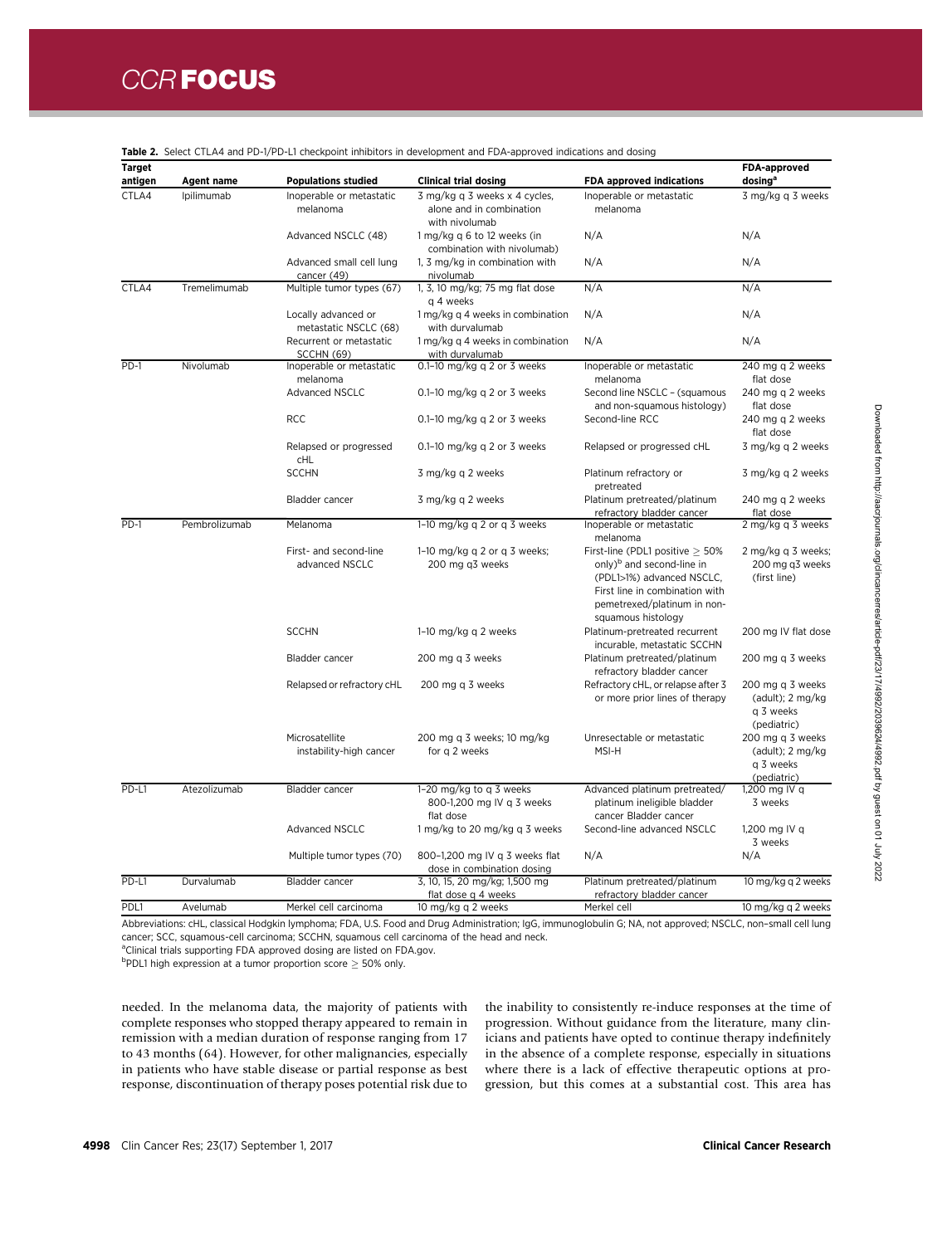implications not only in disease outcomes but also in financial costs to the individual and society at large; thus, there is an urgent need to address this issue in clinical trials.

#### Next generation of immuno-oncology clinical trials: what are the challenges in rationally designing next generation of clinical trials

ICIs have been predominantly approved in advanced disease and there are ongoing studies to explore these agents in earlier

settings (Table 3). In addition, there are an expanding number of clinical trials of immuno-oncology combination therapy in which multiple immune pathways are concurrently targeted (see accompanying article by Day and colleagues).

One of the important areas in the next phase of development is to understand the mechanisms of primary and acquired resistance to ICI therapy. Despite the reported efficacy of ICIs in a number of solid tumors, the response rates are often modest and patients who achieve complete response are rare.

|  |  |  |  |  | Table 3. Select current neoadjuvant/adjuvant trials involving CTLA4 and PD-1 checkpoint inhibitors in the non-metastatic setting |
|--|--|--|--|--|----------------------------------------------------------------------------------------------------------------------------------|
|--|--|--|--|--|----------------------------------------------------------------------------------------------------------------------------------|

| A Study of Nivolumab, Compared to Placebo, in Patients with<br>Bladder or Upper Urinary Tract Cancer, Following Surgery<br>to Remove the Cancer<br>Study of Adjuvant Nivolumab or Placebo in Subjects with<br>Resected Esophageal or Gastroesophageal Junction<br>Cancer<br>Pembrolizumab in Treating Patients with Triple-Negative<br><b>Breast Cancer</b><br>A Global Study to Assess the Effects of MEDI4736 Following<br>Concurrent Chemoradiation in Patients with Stage III<br>Unresectable Non-Small Cell Lung Cancer<br>Phase II Trial of Adjuvant Cisplatin and Radiation with<br>Pembrolizumab in Resected Head and Neck Squamous Cell<br>Carcinoma<br>Pembrolizumab and High-Dose Recombinant Interferon Alfa-<br>2b before and after Surgery in Treating Patients with<br>Locally/Regionally Advanced or Recurrent Melanoma<br>Nivolumab before Surgery in Treating Patients with Non-<br>metastatic High-Risk Kidney Cancer<br>Neoadjuvant Pembrolizumab in Combination with<br>Gemcitabine Therapy in Cis-eligible/Ineligible UC Subjects<br>Vaccine Therapy with or without Nivolumab Before and After<br>Surgery in Treating Patients with Stage I-IIb Pancreatic<br>Cancer that can be Removed by Surgery | Phase III<br>Phase III<br>Phase III<br>Phase III<br>Phase II<br>Phase I<br>Phase I<br>Phase II<br>Phase I<br>Phase II<br>Phase I | Adjuvant<br>Adjuvant<br>Adjuvant<br>Adjuvant<br>Adjuvant<br>Neoadjuvant / adjuvant<br>Neoadjuvant<br>Neoadjuvant<br>Neoadjuvant/adjuvant | CA209-274<br>NCI-2016-00764<br>2014-003626-40<br>NCT02632409<br>CA209-577<br>NCI-2016-00858<br>2015-005556-10<br>NCT02743494<br>S1418<br>NCI-2016-01595<br>S1418/BR006<br>NCT02954874<br>D4191C00001<br>NCT02125461<br><b>UCCI-HN-15-01</b><br>NCI-2016-00322<br>NCT02641093<br><b>UPCI 14-102</b><br>NCI-2015-00111<br>NCT02339324<br>J15179<br>NCI-2016-00269<br>CRMS-62598<br>IRB00068726<br>NCT02575222<br><b>HCRN GU14-188</b><br>NCI-2015-01257<br>NCT02365766<br>J1568 |
|----------------------------------------------------------------------------------------------------------------------------------------------------------------------------------------------------------------------------------------------------------------------------------------------------------------------------------------------------------------------------------------------------------------------------------------------------------------------------------------------------------------------------------------------------------------------------------------------------------------------------------------------------------------------------------------------------------------------------------------------------------------------------------------------------------------------------------------------------------------------------------------------------------------------------------------------------------------------------------------------------------------------------------------------------------------------------------------------------------------------------------------------------------------------------------------------------------------------------|----------------------------------------------------------------------------------------------------------------------------------|------------------------------------------------------------------------------------------------------------------------------------------|-------------------------------------------------------------------------------------------------------------------------------------------------------------------------------------------------------------------------------------------------------------------------------------------------------------------------------------------------------------------------------------------------------------------------------------------------------------------------------|
|                                                                                                                                                                                                                                                                                                                                                                                                                                                                                                                                                                                                                                                                                                                                                                                                                                                                                                                                                                                                                                                                                                                                                                                                                            |                                                                                                                                  |                                                                                                                                          |                                                                                                                                                                                                                                                                                                                                                                                                                                                                               |
|                                                                                                                                                                                                                                                                                                                                                                                                                                                                                                                                                                                                                                                                                                                                                                                                                                                                                                                                                                                                                                                                                                                                                                                                                            |                                                                                                                                  |                                                                                                                                          |                                                                                                                                                                                                                                                                                                                                                                                                                                                                               |
|                                                                                                                                                                                                                                                                                                                                                                                                                                                                                                                                                                                                                                                                                                                                                                                                                                                                                                                                                                                                                                                                                                                                                                                                                            |                                                                                                                                  |                                                                                                                                          |                                                                                                                                                                                                                                                                                                                                                                                                                                                                               |
|                                                                                                                                                                                                                                                                                                                                                                                                                                                                                                                                                                                                                                                                                                                                                                                                                                                                                                                                                                                                                                                                                                                                                                                                                            |                                                                                                                                  |                                                                                                                                          |                                                                                                                                                                                                                                                                                                                                                                                                                                                                               |
|                                                                                                                                                                                                                                                                                                                                                                                                                                                                                                                                                                                                                                                                                                                                                                                                                                                                                                                                                                                                                                                                                                                                                                                                                            |                                                                                                                                  |                                                                                                                                          |                                                                                                                                                                                                                                                                                                                                                                                                                                                                               |
|                                                                                                                                                                                                                                                                                                                                                                                                                                                                                                                                                                                                                                                                                                                                                                                                                                                                                                                                                                                                                                                                                                                                                                                                                            |                                                                                                                                  |                                                                                                                                          |                                                                                                                                                                                                                                                                                                                                                                                                                                                                               |
|                                                                                                                                                                                                                                                                                                                                                                                                                                                                                                                                                                                                                                                                                                                                                                                                                                                                                                                                                                                                                                                                                                                                                                                                                            |                                                                                                                                  |                                                                                                                                          |                                                                                                                                                                                                                                                                                                                                                                                                                                                                               |
|                                                                                                                                                                                                                                                                                                                                                                                                                                                                                                                                                                                                                                                                                                                                                                                                                                                                                                                                                                                                                                                                                                                                                                                                                            |                                                                                                                                  |                                                                                                                                          |                                                                                                                                                                                                                                                                                                                                                                                                                                                                               |
|                                                                                                                                                                                                                                                                                                                                                                                                                                                                                                                                                                                                                                                                                                                                                                                                                                                                                                                                                                                                                                                                                                                                                                                                                            |                                                                                                                                  |                                                                                                                                          |                                                                                                                                                                                                                                                                                                                                                                                                                                                                               |
|                                                                                                                                                                                                                                                                                                                                                                                                                                                                                                                                                                                                                                                                                                                                                                                                                                                                                                                                                                                                                                                                                                                                                                                                                            |                                                                                                                                  |                                                                                                                                          |                                                                                                                                                                                                                                                                                                                                                                                                                                                                               |
|                                                                                                                                                                                                                                                                                                                                                                                                                                                                                                                                                                                                                                                                                                                                                                                                                                                                                                                                                                                                                                                                                                                                                                                                                            |                                                                                                                                  |                                                                                                                                          |                                                                                                                                                                                                                                                                                                                                                                                                                                                                               |
|                                                                                                                                                                                                                                                                                                                                                                                                                                                                                                                                                                                                                                                                                                                                                                                                                                                                                                                                                                                                                                                                                                                                                                                                                            |                                                                                                                                  |                                                                                                                                          |                                                                                                                                                                                                                                                                                                                                                                                                                                                                               |
|                                                                                                                                                                                                                                                                                                                                                                                                                                                                                                                                                                                                                                                                                                                                                                                                                                                                                                                                                                                                                                                                                                                                                                                                                            |                                                                                                                                  |                                                                                                                                          |                                                                                                                                                                                                                                                                                                                                                                                                                                                                               |
|                                                                                                                                                                                                                                                                                                                                                                                                                                                                                                                                                                                                                                                                                                                                                                                                                                                                                                                                                                                                                                                                                                                                                                                                                            |                                                                                                                                  |                                                                                                                                          |                                                                                                                                                                                                                                                                                                                                                                                                                                                                               |
|                                                                                                                                                                                                                                                                                                                                                                                                                                                                                                                                                                                                                                                                                                                                                                                                                                                                                                                                                                                                                                                                                                                                                                                                                            |                                                                                                                                  |                                                                                                                                          |                                                                                                                                                                                                                                                                                                                                                                                                                                                                               |
|                                                                                                                                                                                                                                                                                                                                                                                                                                                                                                                                                                                                                                                                                                                                                                                                                                                                                                                                                                                                                                                                                                                                                                                                                            |                                                                                                                                  |                                                                                                                                          |                                                                                                                                                                                                                                                                                                                                                                                                                                                                               |
|                                                                                                                                                                                                                                                                                                                                                                                                                                                                                                                                                                                                                                                                                                                                                                                                                                                                                                                                                                                                                                                                                                                                                                                                                            |                                                                                                                                  |                                                                                                                                          |                                                                                                                                                                                                                                                                                                                                                                                                                                                                               |
|                                                                                                                                                                                                                                                                                                                                                                                                                                                                                                                                                                                                                                                                                                                                                                                                                                                                                                                                                                                                                                                                                                                                                                                                                            |                                                                                                                                  |                                                                                                                                          |                                                                                                                                                                                                                                                                                                                                                                                                                                                                               |
|                                                                                                                                                                                                                                                                                                                                                                                                                                                                                                                                                                                                                                                                                                                                                                                                                                                                                                                                                                                                                                                                                                                                                                                                                            |                                                                                                                                  |                                                                                                                                          |                                                                                                                                                                                                                                                                                                                                                                                                                                                                               |
|                                                                                                                                                                                                                                                                                                                                                                                                                                                                                                                                                                                                                                                                                                                                                                                                                                                                                                                                                                                                                                                                                                                                                                                                                            |                                                                                                                                  |                                                                                                                                          |                                                                                                                                                                                                                                                                                                                                                                                                                                                                               |
|                                                                                                                                                                                                                                                                                                                                                                                                                                                                                                                                                                                                                                                                                                                                                                                                                                                                                                                                                                                                                                                                                                                                                                                                                            |                                                                                                                                  |                                                                                                                                          |                                                                                                                                                                                                                                                                                                                                                                                                                                                                               |
|                                                                                                                                                                                                                                                                                                                                                                                                                                                                                                                                                                                                                                                                                                                                                                                                                                                                                                                                                                                                                                                                                                                                                                                                                            |                                                                                                                                  |                                                                                                                                          |                                                                                                                                                                                                                                                                                                                                                                                                                                                                               |
|                                                                                                                                                                                                                                                                                                                                                                                                                                                                                                                                                                                                                                                                                                                                                                                                                                                                                                                                                                                                                                                                                                                                                                                                                            |                                                                                                                                  |                                                                                                                                          |                                                                                                                                                                                                                                                                                                                                                                                                                                                                               |
|                                                                                                                                                                                                                                                                                                                                                                                                                                                                                                                                                                                                                                                                                                                                                                                                                                                                                                                                                                                                                                                                                                                                                                                                                            |                                                                                                                                  |                                                                                                                                          |                                                                                                                                                                                                                                                                                                                                                                                                                                                                               |
|                                                                                                                                                                                                                                                                                                                                                                                                                                                                                                                                                                                                                                                                                                                                                                                                                                                                                                                                                                                                                                                                                                                                                                                                                            |                                                                                                                                  |                                                                                                                                          |                                                                                                                                                                                                                                                                                                                                                                                                                                                                               |
|                                                                                                                                                                                                                                                                                                                                                                                                                                                                                                                                                                                                                                                                                                                                                                                                                                                                                                                                                                                                                                                                                                                                                                                                                            |                                                                                                                                  |                                                                                                                                          |                                                                                                                                                                                                                                                                                                                                                                                                                                                                               |
|                                                                                                                                                                                                                                                                                                                                                                                                                                                                                                                                                                                                                                                                                                                                                                                                                                                                                                                                                                                                                                                                                                                                                                                                                            |                                                                                                                                  |                                                                                                                                          |                                                                                                                                                                                                                                                                                                                                                                                                                                                                               |
|                                                                                                                                                                                                                                                                                                                                                                                                                                                                                                                                                                                                                                                                                                                                                                                                                                                                                                                                                                                                                                                                                                                                                                                                                            |                                                                                                                                  |                                                                                                                                          |                                                                                                                                                                                                                                                                                                                                                                                                                                                                               |
|                                                                                                                                                                                                                                                                                                                                                                                                                                                                                                                                                                                                                                                                                                                                                                                                                                                                                                                                                                                                                                                                                                                                                                                                                            |                                                                                                                                  |                                                                                                                                          |                                                                                                                                                                                                                                                                                                                                                                                                                                                                               |
|                                                                                                                                                                                                                                                                                                                                                                                                                                                                                                                                                                                                                                                                                                                                                                                                                                                                                                                                                                                                                                                                                                                                                                                                                            |                                                                                                                                  |                                                                                                                                          |                                                                                                                                                                                                                                                                                                                                                                                                                                                                               |
|                                                                                                                                                                                                                                                                                                                                                                                                                                                                                                                                                                                                                                                                                                                                                                                                                                                                                                                                                                                                                                                                                                                                                                                                                            |                                                                                                                                  |                                                                                                                                          |                                                                                                                                                                                                                                                                                                                                                                                                                                                                               |
|                                                                                                                                                                                                                                                                                                                                                                                                                                                                                                                                                                                                                                                                                                                                                                                                                                                                                                                                                                                                                                                                                                                                                                                                                            |                                                                                                                                  |                                                                                                                                          |                                                                                                                                                                                                                                                                                                                                                                                                                                                                               |
|                                                                                                                                                                                                                                                                                                                                                                                                                                                                                                                                                                                                                                                                                                                                                                                                                                                                                                                                                                                                                                                                                                                                                                                                                            |                                                                                                                                  |                                                                                                                                          |                                                                                                                                                                                                                                                                                                                                                                                                                                                                               |
|                                                                                                                                                                                                                                                                                                                                                                                                                                                                                                                                                                                                                                                                                                                                                                                                                                                                                                                                                                                                                                                                                                                                                                                                                            |                                                                                                                                  |                                                                                                                                          | NCI-2016-00268                                                                                                                                                                                                                                                                                                                                                                                                                                                                |
|                                                                                                                                                                                                                                                                                                                                                                                                                                                                                                                                                                                                                                                                                                                                                                                                                                                                                                                                                                                                                                                                                                                                                                                                                            |                                                                                                                                  |                                                                                                                                          | CRMS-61622                                                                                                                                                                                                                                                                                                                                                                                                                                                                    |
|                                                                                                                                                                                                                                                                                                                                                                                                                                                                                                                                                                                                                                                                                                                                                                                                                                                                                                                                                                                                                                                                                                                                                                                                                            |                                                                                                                                  |                                                                                                                                          | IRB00050517                                                                                                                                                                                                                                                                                                                                                                                                                                                                   |
|                                                                                                                                                                                                                                                                                                                                                                                                                                                                                                                                                                                                                                                                                                                                                                                                                                                                                                                                                                                                                                                                                                                                                                                                                            |                                                                                                                                  |                                                                                                                                          | NCT02451982                                                                                                                                                                                                                                                                                                                                                                                                                                                                   |
| Pembrolizumab, Combination Chemotherapy, and Radiation                                                                                                                                                                                                                                                                                                                                                                                                                                                                                                                                                                                                                                                                                                                                                                                                                                                                                                                                                                                                                                                                                                                                                                     | Phase II                                                                                                                         | Neoadjuvant                                                                                                                              | MC1541                                                                                                                                                                                                                                                                                                                                                                                                                                                                        |
| Therapy before Surgery in Treating Adult Patients with                                                                                                                                                                                                                                                                                                                                                                                                                                                                                                                                                                                                                                                                                                                                                                                                                                                                                                                                                                                                                                                                                                                                                                     | Phase I                                                                                                                          |                                                                                                                                          | NCI-2016-00508                                                                                                                                                                                                                                                                                                                                                                                                                                                                |
|                                                                                                                                                                                                                                                                                                                                                                                                                                                                                                                                                                                                                                                                                                                                                                                                                                                                                                                                                                                                                                                                                                                                                                                                                            |                                                                                                                                  |                                                                                                                                          |                                                                                                                                                                                                                                                                                                                                                                                                                                                                               |
| Locally Advanced Gastroesophageal Junction or Gastric                                                                                                                                                                                                                                                                                                                                                                                                                                                                                                                                                                                                                                                                                                                                                                                                                                                                                                                                                                                                                                                                                                                                                                      |                                                                                                                                  |                                                                                                                                          | NCT02730546                                                                                                                                                                                                                                                                                                                                                                                                                                                                   |
| Cardia Cancer that can be Removed by Surgery                                                                                                                                                                                                                                                                                                                                                                                                                                                                                                                                                                                                                                                                                                                                                                                                                                                                                                                                                                                                                                                                                                                                                                               |                                                                                                                                  |                                                                                                                                          |                                                                                                                                                                                                                                                                                                                                                                                                                                                                               |
| Nivolumab in Treating Patients with Stage I-IIIA Non-small                                                                                                                                                                                                                                                                                                                                                                                                                                                                                                                                                                                                                                                                                                                                                                                                                                                                                                                                                                                                                                                                                                                                                                 | Phase II                                                                                                                         | Neoadjuvant                                                                                                                              | J1414                                                                                                                                                                                                                                                                                                                                                                                                                                                                         |
| Cell Lung Cancer that can be Removed by Surgery                                                                                                                                                                                                                                                                                                                                                                                                                                                                                                                                                                                                                                                                                                                                                                                                                                                                                                                                                                                                                                                                                                                                                                            |                                                                                                                                  |                                                                                                                                          | NCI-2015-00243                                                                                                                                                                                                                                                                                                                                                                                                                                                                |
|                                                                                                                                                                                                                                                                                                                                                                                                                                                                                                                                                                                                                                                                                                                                                                                                                                                                                                                                                                                                                                                                                                                                                                                                                            |                                                                                                                                  |                                                                                                                                          | CIR00010768                                                                                                                                                                                                                                                                                                                                                                                                                                                                   |
|                                                                                                                                                                                                                                                                                                                                                                                                                                                                                                                                                                                                                                                                                                                                                                                                                                                                                                                                                                                                                                                                                                                                                                                                                            |                                                                                                                                  |                                                                                                                                          | NA_00092076                                                                                                                                                                                                                                                                                                                                                                                                                                                                   |
|                                                                                                                                                                                                                                                                                                                                                                                                                                                                                                                                                                                                                                                                                                                                                                                                                                                                                                                                                                                                                                                                                                                                                                                                                            |                                                                                                                                  |                                                                                                                                          | NA_00092076/J1414                                                                                                                                                                                                                                                                                                                                                                                                                                                             |
|                                                                                                                                                                                                                                                                                                                                                                                                                                                                                                                                                                                                                                                                                                                                                                                                                                                                                                                                                                                                                                                                                                                                                                                                                            |                                                                                                                                  |                                                                                                                                          | NCT02259621                                                                                                                                                                                                                                                                                                                                                                                                                                                                   |
| Nivolumab with or without Ipilimumab before Surgery in                                                                                                                                                                                                                                                                                                                                                                                                                                                                                                                                                                                                                                                                                                                                                                                                                                                                                                                                                                                                                                                                                                                                                                     |                                                                                                                                  | Neoadjuvant/adjuvant                                                                                                                     |                                                                                                                                                                                                                                                                                                                                                                                                                                                                               |
|                                                                                                                                                                                                                                                                                                                                                                                                                                                                                                                                                                                                                                                                                                                                                                                                                                                                                                                                                                                                                                                                                                                                                                                                                            | Phase II                                                                                                                         |                                                                                                                                          | 2015-0041                                                                                                                                                                                                                                                                                                                                                                                                                                                                     |
| Treating Patients with Stage IIIB-IV Melanoma That Can Be                                                                                                                                                                                                                                                                                                                                                                                                                                                                                                                                                                                                                                                                                                                                                                                                                                                                                                                                                                                                                                                                                                                                                                  |                                                                                                                                  |                                                                                                                                          | NCI-2015-01520                                                                                                                                                                                                                                                                                                                                                                                                                                                                |
| Removed by Surgery                                                                                                                                                                                                                                                                                                                                                                                                                                                                                                                                                                                                                                                                                                                                                                                                                                                                                                                                                                                                                                                                                                                                                                                                         |                                                                                                                                  |                                                                                                                                          | NCT02519322                                                                                                                                                                                                                                                                                                                                                                                                                                                                   |
| Nivolumab with or without Ipilimumab in Treating Patients                                                                                                                                                                                                                                                                                                                                                                                                                                                                                                                                                                                                                                                                                                                                                                                                                                                                                                                                                                                                                                                                                                                                                                  | Phase II                                                                                                                         | Neoadjuvant/adjuvant                                                                                                                     | <b>UPCI 15-113</b>                                                                                                                                                                                                                                                                                                                                                                                                                                                            |
| with Locally or Regionally Advanced or Recurrent                                                                                                                                                                                                                                                                                                                                                                                                                                                                                                                                                                                                                                                                                                                                                                                                                                                                                                                                                                                                                                                                                                                                                                           |                                                                                                                                  |                                                                                                                                          | NCI-2016-00593                                                                                                                                                                                                                                                                                                                                                                                                                                                                |
| Melanoma that can be Removed by Surgery                                                                                                                                                                                                                                                                                                                                                                                                                                                                                                                                                                                                                                                                                                                                                                                                                                                                                                                                                                                                                                                                                                                                                                                    |                                                                                                                                  |                                                                                                                                          | NCT02736123                                                                                                                                                                                                                                                                                                                                                                                                                                                                   |
| Pembrolizumab, Decitabine, and Standard Chemotherapy                                                                                                                                                                                                                                                                                                                                                                                                                                                                                                                                                                                                                                                                                                                                                                                                                                                                                                                                                                                                                                                                                                                                                                       | Phase II                                                                                                                         | Neoadjuvant                                                                                                                              | MCC-15-11083                                                                                                                                                                                                                                                                                                                                                                                                                                                                  |
| before Surgery in Treating Patients with Locally Advanced                                                                                                                                                                                                                                                                                                                                                                                                                                                                                                                                                                                                                                                                                                                                                                                                                                                                                                                                                                                                                                                                                                                                                                  |                                                                                                                                  |                                                                                                                                          | NCI-2016-01980                                                                                                                                                                                                                                                                                                                                                                                                                                                                |
| <b>HER2-Negative Breast Cancer</b>                                                                                                                                                                                                                                                                                                                                                                                                                                                                                                                                                                                                                                                                                                                                                                                                                                                                                                                                                                                                                                                                                                                                                                                         |                                                                                                                                  |                                                                                                                                          | NCT02957968                                                                                                                                                                                                                                                                                                                                                                                                                                                                   |
| Pembrolizumab before and after Surgery in Treating Patients                                                                                                                                                                                                                                                                                                                                                                                                                                                                                                                                                                                                                                                                                                                                                                                                                                                                                                                                                                                                                                                                                                                                                                |                                                                                                                                  | Neoadjuvant/adjuvant                                                                                                                     |                                                                                                                                                                                                                                                                                                                                                                                                                                                                               |
|                                                                                                                                                                                                                                                                                                                                                                                                                                                                                                                                                                                                                                                                                                                                                                                                                                                                                                                                                                                                                                                                                                                                                                                                                            | Phase II                                                                                                                         |                                                                                                                                          | Pro00071629                                                                                                                                                                                                                                                                                                                                                                                                                                                                   |
| with Stage IB-IIIA Non-small Cell Lung Cancer                                                                                                                                                                                                                                                                                                                                                                                                                                                                                                                                                                                                                                                                                                                                                                                                                                                                                                                                                                                                                                                                                                                                                                              |                                                                                                                                  |                                                                                                                                          | NCI-2017-00093                                                                                                                                                                                                                                                                                                                                                                                                                                                                |
|                                                                                                                                                                                                                                                                                                                                                                                                                                                                                                                                                                                                                                                                                                                                                                                                                                                                                                                                                                                                                                                                                                                                                                                                                            |                                                                                                                                  |                                                                                                                                          | NCT02818920                                                                                                                                                                                                                                                                                                                                                                                                                                                                   |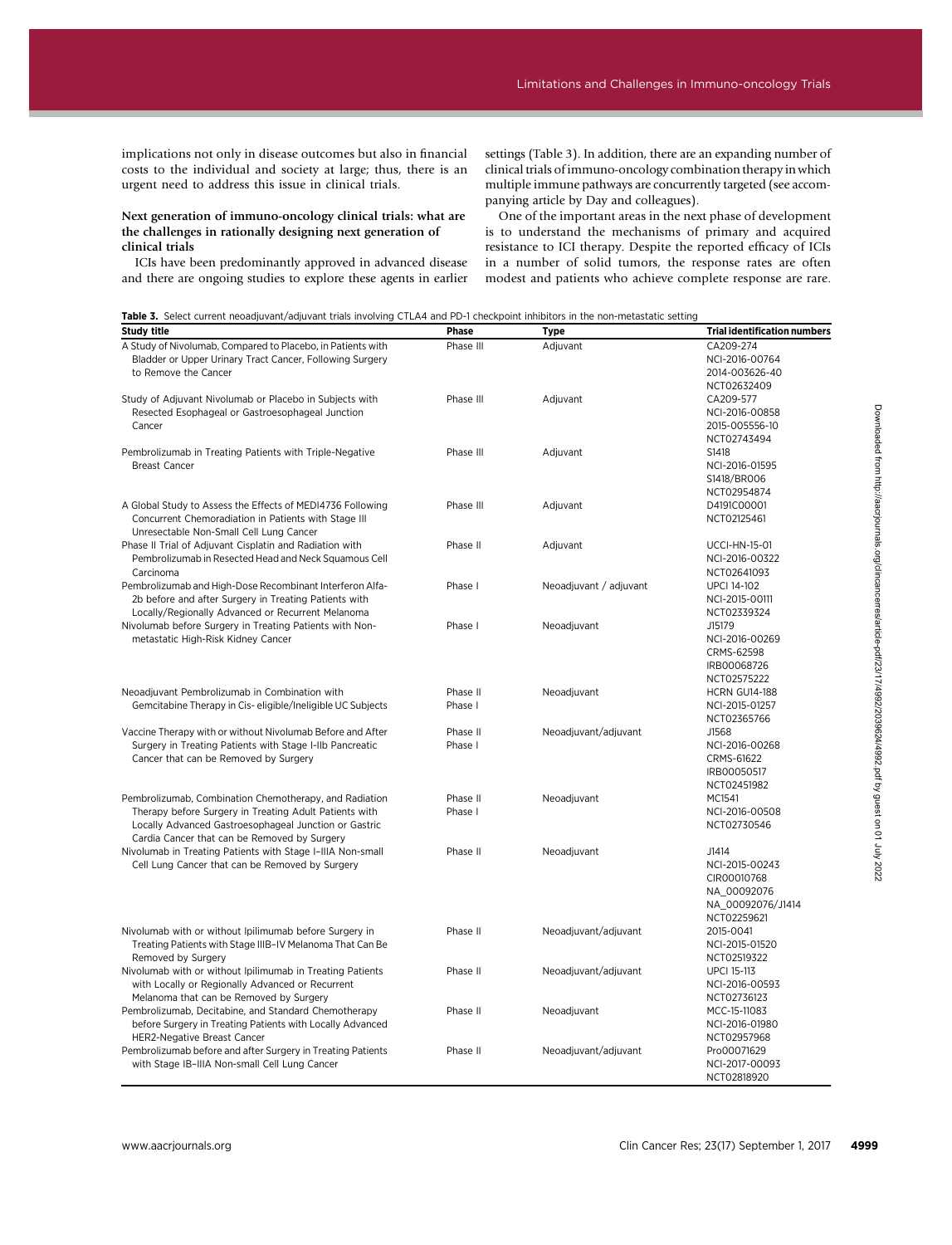In trials of advanced NSCLC patients treated with an anti-PD1 antibody, approximately 20% of patients achieved objective responses lasting 13 to 17 months (40, 62) before developing resistance, whereas >40% progressed (62) with primary resistant disease. Recently, in tumor samples with acquired PD-1 resistance, loss-of-function mutations in JAK1 (Janus kinase 1) and JAK2 (Janus kinase 2) genes were present in melanoma (65), and loss of putative tumor neoantigens were reported in NSCLC (66). The mechanisms of resistance are likely to be heterogeneous across different tumor types and the success of the next wave of immuno-oncology clinical trials, particularly in patients with primary and/or acquired resistance, will depend on the extent of our biological understanding of such mechanisms. Therefore, studies of pre- and posttreatment correlative samples will be paramount in understanding the mechanism of resistance, development of predictive biomarkers, and rational design of the next generation of clinical trials.

### Conclusion

Immuno-oncology is undergoing rapid development with initial trials resulting in meaningful improvements in patient outcomes. The next generation of clinical trials has the opportunity to address areas of need such as the inclusion of inadequately represented patient populations, optimization of drug dosing and duration, better characterization of long-term toxicities and design of rational drug combinations in patients with primary and acquired resistance. Until such studies are conducted, use of these agents in the clinic should be carefully selected to ensure safety. For example, treatment in patients with autoimmune disease should be limited to those with limited organ involve-

#### References

- 1. Zaretsky JM, Garcia-Diaz A, Shin DS, Escuin-Ordinas H, Hugo W, Hu-Lieskovan S, et al. Mutations associated with acquired resistance to PD-1 blockade in melanoma. N Engl J Med 2016;375: 819–29.
- 2. Khan SA, Pruitt SL, Xuan L, Gerber DE, MA P, J C, et al. Prevalence of autoimmune disease among patients with lung cancer. JAMA Oncol 2016; 2:1507.
- 3. Johnson DB, Frampton GM, Rioth MJ, Yusko E, Xu Y, Guo X, et al. Targeted next generation sequencing identifies markers of response to PD-1 blockade. Cancer Immunol Res 2016;4:959–67.
- 4. Menzies AM, Johnson DB, Ramanujam S, Atkinson VG, Wong ANM, Park JJ, et al. Anti-PD-1 therapy in patients with advanced melanoma and preexisting autoimmune disorders or major toxicity with ipilimumab. Ann Oncol 2016;373:mdw443.
- 5. Kulpa DA, Lawani M, Cooper A, Peretz Y, Ahlers J, Sekaly R-P. PD-1 coinhibitory signals: The link between pathogenesis and protection. Semin Immunol 2013;25:219–27.
- 6. El-Khoueiry AB, Melero I, Crocenzi TS, Welling TH, Yau TC, Yeo W. Phase I/II safety and antitumor activity of nivolumab in patients with advanced hepatocellular carcinoma (HCC): CA209-040. J Clin Oncol 34, no. 15\_suppl (May 2016) 4012.
- 7. Morris VK, Ciombor KK, Salem ME, Nimeiri HS, Iqbal S, Singh PP. NCI9673: A multi-institutional eETCTN phase II study of nivolumab in refractory metastatic squamous cell carcinoma of the anal canal (SCCA). J Clin Oncol 34, no. 15\_suppl (May 2016) 3503.
- 8. Ravi S, Spencer K, Ruisi M, Ibrahim N, Luke JJ, Thompson JA, et al. Ipilimumab administration for advanced melanoma in patients with pre-existing Hepatitis B or C infection: a multicenter, retrospective case series. J Immunother Cancer 2014;2:33.
- 9. Wightman F, Solomon A, Kumar SS, Urriola N, Gallagher K, Hiener B, et al. Effect of ipilimumab on the HIV reservoir in an HIV-infected individual with metastatic melanoma. AIDS 2015;29:504–6.

ment and perhaps to later lines of therapy, and off-label combination therapies should be avoided until robust efficacy and safety data are available.

Successful design and conduct of the needed studies will require participation of the various stakeholders. Academic research groups and cooperative trial networks, in collaboration with industry partners, may be best poised to lead designing studies in understudied populations that may not be studied otherwise. Regulatory bodies could demand follow-up studies to address questions such as drug dosing and duration. To fully develop an effective immuno-oncology therapeutic strategy and overcome the limitations addressed will require collaboration among industry, academia, and regulatory bodies where sharing and pooling of information will be crucial.

#### Disclosure of Potential Conflicts of Interest

C.S. Baik is a consultant/advisory board member for Novartis. P.M. Forde is a consultant/advisory board member for AstraZeneca, BMS, Boehringer, Celgene, EMD Serono, Merck, and Novartis. J.M. Mehnert reports receiving other commercial research support from AstraZeneca, EMD Serono, Incyte, Macrogenics, and Merck and is a consultant/advisory board member for EMD Serono, Genentech, Merck, and Pfizer. M.O. Butler reports receiving commercial research grants from Merck and is a consultant/advisory board member for Bristol-Myers Squibb, EMD Serono, Immunocore, Immunovaccine, Merck, Novartis, and Turnstone. L.Q.M. Chow is a consultant/advisory board member for Amgen, AstraZeneca/Medimmune, Bristol-Myers Squibb, Genentech, Merck, Novartis, Pfizer, and Seattle Genetics. No potential conflicts of interest were disclosed by the other authors.

Received March 23, 2017; revised June 13, 2017; accepted July 5, 2017; published online September 1, 2017.

- 10. Burke MM, Kluger HM, Golden M, Heller KN, Hoos A, Sznol M. Case Report: response to ipilimumab in a patient with HIV with metastatic melanoma. J Clin Oncol 2011;29:e792–4.
- 11. Brahmer JR, Rodríguez-Abreu D, Robinson AG, Hui R, Csőszi T, Fülöp A, et al. PL04a.01: health-related quality of life for pembrolizumab vs chemotherapy in advanced NSCLC with PD-L1 TPS  $\geq$ 50%: data from KEYNOTE-024. J Thorac Oncol 2017;12:S8–9.
- 12. Larkin J, Chiarion-Sileni V, Gonzalez R, Grob JJ, Cowey CL, Lao CD, et al. Combined nivolumab and ipilimumab or monotherapy in untreated melanoma. N Engl J Med 2015;373:23–34.
- 13. Rosato RR, Almenara JA, Maggio SC, Coe S, Atadja P, Dent P, et al. Role of histone deacetylase inhibitor-induced reactive oxygen species and DNA damage in LAQ-824/fludarabine antileukemic interactions. Mol Cancer Ther 2008;7:3285–97.
- 14. Motzer RJ, Escudier B, McDermott DF, George S, Hammers HJ, Srinivas S, et al. Nivolumab versus everolimus in advanced renal-cell carcinoma. N Engl J Med 2015;373:1803–13.
- 15. Nishijima TF, Muss HB, Shachar SS, Moschos SJ. Comparison of efficacy of immune checkpoint inhibitors (ICIs) between younger and older patients: a systematic review and meta-analysis. Cancer Treat Rev 2016; 45:30–7.
- 16. Goldman Jw, Crino L, Vokes EE, Holgado E, Reckamp KL, Pluzanski A. Nivolumab (nivo) in patients (pts) with advanced (adv) NSCLC and central nervous system (CNS) metastases (mets). J Clin Oncol 2016;34: abstr. 9038.
- 17. Goldberg SB, Gettinger SN, Mahajan A, Chiang AC, Herbst RS, Sznol M, et al. Pembrolizumab for patients with melanoma or non-small-cell lung cancer and untreated brain metastases: early analysis of a non-randomised, open-label, phase 2 trial. Lancet Oncol 2016;17:976–83.
- 18. Zhu X, McDowell MM, Newman WC, Mason GE, Greene S, Tamber MS. Severe cerebral edema following nivolumab treatment for pediatric glioblastoma: case report. J Neurosurg Pediatr 2016;1–5.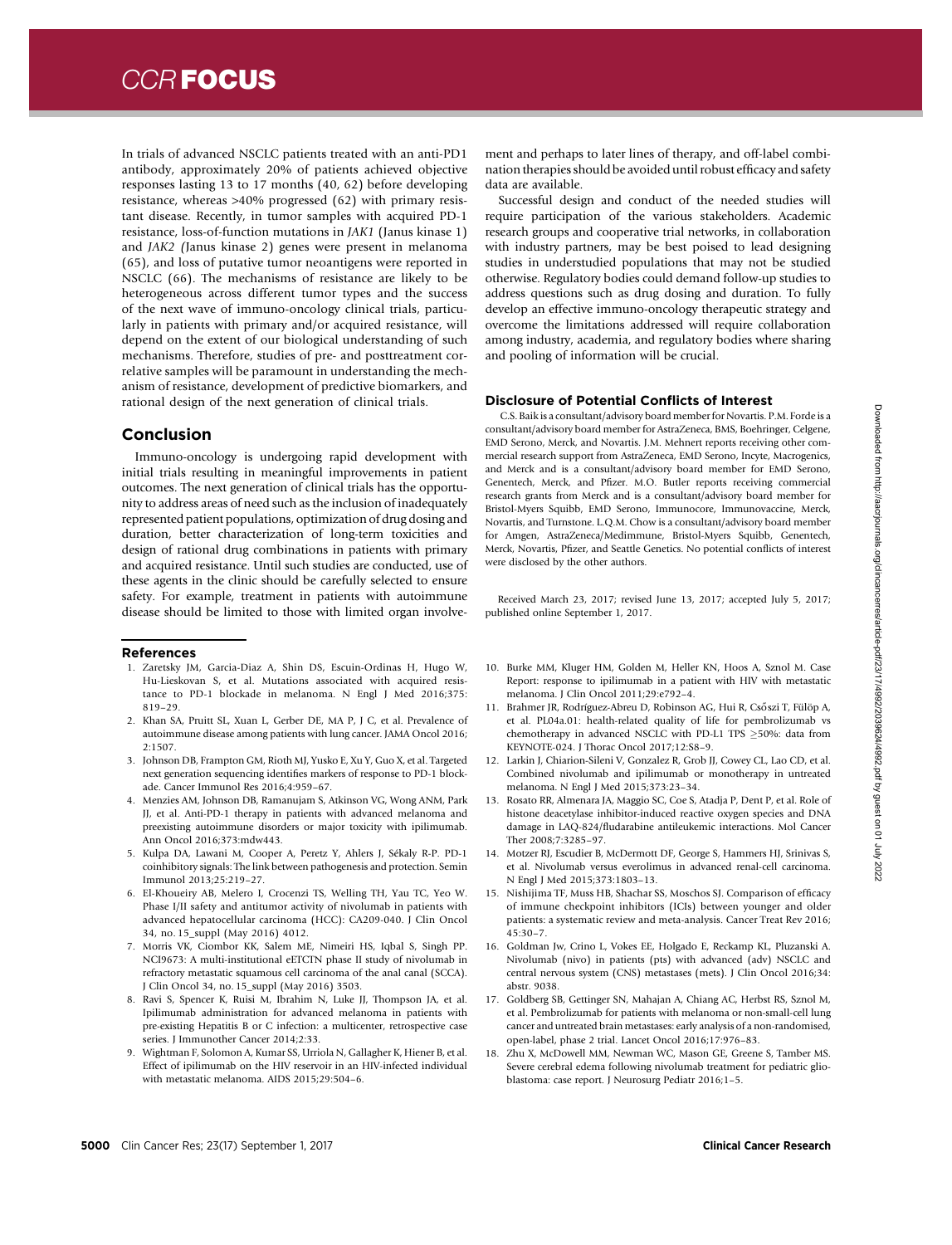- 19. Davids MS, Kim HT, Bachireddy P, Costello C, Liguori R, Savell A, et al. Ipilimumab for patients with relapse after allogeneic transplantation. N Engl J Med 2016;375:143–53.
- 20. Ansell SM, Lesokhin AM, Borrello I, Halwani A, Scott EC, Gutierrez M, et al. PD-1 blockade with nivolumab in relapsed or refractory Hodgkin's lymphoma. N Engl J Med 2015;372:311–9.
- 21. Siva S, MacManus MP, Martin RF, Martin OA. Abscopal effects of radiation therapy: a clinical review for the radiobiologist. Cancer Lett 2015;356:82–90.
- 22. Twyman-Saint\sVictor C, Rech AJ, Maity A, Rengan R, Pauken KE, Stelekati E, et al. Radiation and dual checkpoint blockade activate non-redundant immune mechanisms in cancer. Nature 2015;520:373–7.
- 23. Postow MA, Callahan MK, Barker CA, Yamada Y, Yuan J, Kitano S, et al. Immunologic correlates of the abscopal effect in a patient with melanoma. N Engl J Med 2012;366:925–31.
- 24. Slovin SF, Higano CS, Hamid O, Tejwani S, Harzstark A, Alumkal JJ, et al. Ipilimumab alone or in combination with radiotherapy in metastatic castration-resistant prostate cancer: results from an open-label, multicenter phase I/II study. Ann Oncol 2013;24:1813–21.
- 25. Liniker E, Menzies AM, Kong BY, Cooper A, Ramanujam S, Lo S, et al. Activity and safety of radiotherapy with anti-PD-1 drug therapy in patients with metastatic melanoma. Oncoimmunology 2016;5:e1214788.
- 26. Kiess AP, Wolchok JD, Barker CA, Postow MA, Tabar V, Huse JT, et al. Stereotactic radiosurgery for melanoma brain metastases in patients receiving ipilimumab: safety profile and efficacy of combined treatment. Int J Radiat Oncol 2015;92:368–75.
- 27. Patel KR, Lawson DH, Kudchadkar RR, Carthon BC, Oliver DE, Okwan-Duodu D, et al. Two heads better than one? Ipilimumab immunotherapy and radiation therapy for melanoma brain metastases. Neuro Oncol 2015;17:1312–21.
- 28. D'Souza NM, Fang P, Logan J, Yang J, Jiang W, Li J. Combining radiation therapy with immune checkpoint blockade for central nervous system malignancies. Front Oncol 2016;6:212.
- 29. Ahmed KA, Grass GD, Creelan B, Gray J, Kim S, Dilling TJ, et al. Tolerability and safety of thoracic radiation and immune checkpoint inhibitors among patients with lung cancer. Int J Radiat Oncol 2017; 98:224.
- 30. Berger R, Rotem-Yehudar R, Slama G, Landes S, Kneller A, Leiba M, et al. Phase I safety and pharmacokinetic study of CT-011, a humanized antibody interacting with PD-1, in patients with advanced hematologic malignancies. Clin Cancer Res 2008 May 15; 14:3044–51.
- 31. Curti BD, Kovacsovics-Bankowski M, Morris N, Walker E, Chisholm L, Floyd K, et al. OX40 is a potent immune-stimulating target in late-stage cancer patients. Cancer Res 2013;73:7189–98.
- 32. FDA. Opdivo prescribing information 2016; Available from:[https://www.](https://www.accessdata.fda.gov/drugsatfda_docs/label/2014/125554lbl.pdf) [accessdata.fda.gov/drugsatfda\\_docs/label/2014/125554lbl.pdf](https://www.accessdata.fda.gov/drugsatfda_docs/label/2014/125554lbl.pdf)
- 33. Patnaik A, Kang SP, Rasco D, Papadopoulos KP, Elassaiss-Schaap J, Beeram M, et al. Phase I study of pembrolizumab (MK-3475; anti–PD-1 monoclonal antibody) in patients with advanced solid tumors. Clin Cancer Res 2015 Oct 1;21:4286–93.
- 34. Lindauer A, Valiathan C, Mehta K, Sriram V, de Greef R, Elassaiss-Schaap J, et al. Translational pharmacokinetic/pharmacodynamic modeling of tumor growth inhibition supports dose-range selection of the anti-PD-1 antibody pembrolizumab. CPT Pharmacometrics Syst Pharmacol 2017; 6:11–20.
- 35. Lobo ED, Hansen RJ, Balthasar JP. Antibody pharmacokinetics and pharmacodynamics. J Pharm Sci 2004;93:2645–68.
- 36. Medina PJ, Adams VR. PD-1 pathway inhibitors: immuno-oncology agents for restoring antitumor immune responses. Pharmacother J Hum Pharmacol Drug Ther 2016;36:317–34.
- 37. KEYTRUDA (pembrolizumab). [cited2017 Jan 27]. Available from[:https://](https://www.merck.com/product/usa/pi_circulars/k/keytruda/keytruda_pi.pdf) [www.merck.com/product/usa/pi\\_circulars/k/keytruda/keytruda\\_pi.pdf](https://www.merck.com/product/usa/pi_circulars/k/keytruda/keytruda_pi.pdf)
- 38. TECENTRIQ (atezolizumab). [cited 2017 July 25] https://www.gene.com/ download/pdf/tecentriq\_prescribing.pdf.
- 39. Hamid O, Robert C, Daud A, Hodi FS, Hwu W-J, Kefford R, et al. Safety and tumor responses with lambrolizumab (Anti–PD-1) in melanoma. N Engl J Med 2013;369:134–44.
- 40. Garon EB, Rizvi NA, Hui R, Leighl N, Balmanoukian AS, Eder JP, et al. Pembrolizumab for the treatment of non–small-cell lung cancer. N Engl J Med 2015;372:2018–28.
- 41. Sul J, Blumenthal GM, Jiang X, He K, Keegan P, Pazdur R. FDA approval summary: pembrolizumab for the treatment of patients with metastatic non-small cell lung cancer whose tumors express programmed deathligand 1. Oncologist 2016;21:643–50.
- 42. Reck M, Rodríguez-Abreu D, Robinson AG, Hui R, Csőszi T, Fülöp A, et al. Pembrolizumab versus chemotherapy for PD-L1–positive non–small-cell lung cancer. N Engl J Med 2016;375:1823–33.
- 43. Seiwert TY, Burtness B, Mehra R, Weiss J, Berger R, Eder JP, et al. Safety and clinical activity of pembrolizumab for treatment of recurrent or metastatic squamous cell carcinoma of the head and neck (KEYNOTE-012): an open-label, multicentre, phase 1b trial. Lancet Oncol 2016;17: 956–65.
- 44. Chow LQM, Haddad R, Gupta S, Mahipal A, Mehra R, Tahara M, et al. Antitumor activity of pembrolizumab in biomarker-unselected patients with recurrent and/or metastatic head and neck squamous cell carcinoma: results from the phase Ib KEYNOTE-012 expansion cohort. J Clin Oncol 34, no. 32 (November 2016) 3838–45.
- 45. Zhao X, Ivaturi V, Gopalakrishnan M, Shen J, Feng Y, Statkevich P, et al. A model-based exposure-response (E-R) assessment of a nivolumab (NIVO) 4-weekly (Q4W) dosing schedule across multiple tumor types [abstract]. In: Proceedings of the American Association for Cancer Research Annual Meeting 2017; 2017 Apr 1–5; Washington, DC. Philadelphia (PA): AACR; Cancer Res 2017;77(13 Suppl): Abstract nr CT101.
- 46. Rittmeyer A, Barlesi F, Waterkamp D, Park K, Ciardiello F, von Pawel J, et al. Atezolizumab versus docetaxel in patients with previously treated nonsmall-cell lung cancer (OAK): a phase 3, open-label, multicentre randomised controlled trial. Lancet 2017;389:255–65.
- 47. Rosenberg JE, Hoffman-Censits J, Powles T, van der Heijden MS, Balar A V, Necchi A, et al. Atezolizumab in patients with locally advanced and metastatic urothelial carcinoma who have progressed following treatment with platinum-based chemotherapy: a single-arm, multicentre, phase 2 trial. Lancet 2016;387:1909–20. with the model of the specific terms in the specific terms in the specific term in the specific term in the specific term in the specific term in the specific term in the specific term in the specific term in the specifi
	- 48. Hellmann MD, Rizvi NA, Goldman JW, Gettinger SN, Borghaei H, Brahmer JR, et al. Nivolumab plus ipilimumab as first-line treatment for advanced non-small-cell lung cancer (CheckMate 012): results of an open-label, phase 1, multicohort study. Lancet Oncol 2017;18:31–41.
	- 49. Antonia SJ, López-Martin JA, Bendell J, Ott PA, Taylor M, Eder JP, et al. Nivolumab alone and nivolumab plus ipilimumab in recurrent small-cell lung cancer (CheckMate 032): a multicentre, open-label, phase 1/2 trial. Lancet Oncol 2016;17:883–95.
	- 50. Postel-Vinay S, Aspeslagh S, Lanoy E, Robert C, Soria J-C, Marabelle A. Challenges of phase 1 clinical trials evaluating immune checkpoint-targeted antibodies. Ann Oncol 2016;27:214–24.
	- 51. Inman BA, Longo TA, Ramalingam S, Harrison MR. Atezolizumab: a PD-L1 blocking antibody for bladder cancer. Clin Cancer Res 2017 April 15; 23;1886–90.
	- 52. Passey C, Simon J, Hong Q, Roy A, Agrawal S. Assessment of drug interaction potential by nivolumab using cytokine modulation data. Clin Pharmacol Ther 2015;97:S96.
	- 53. Michot JM, Bigenwald C, Champiat S, Collins M, Carbonnel F, Postel-Vinay S, et al. Immune-related adverse events with immune checkpoint blockade: a comprehensive review. Eur J Cancer 2016;54:139–48.
	- 54. Naidoo J, Page DB, Wolchok JD. Immune modulation for cancer therapy. Br J Cancer 2014;111:2214–9.
	- 55. Nanda R, Chow LQM, Dees EC, Berger R, Gupta S, Geva R, et al. Pembrolizumab in patients with advanced triple-negative breast cancer: phase Ib KEYNOTE-012 study. J Clin Oncol 2016;34:2460–7.
	- 56. Wolchok JD, Hoos A, O'Day S, Weber JS, Hamid O, Lebbe C, et al. Guidelines for the evaluation of immune therapy activity in solid tumors: immune-related response criteria. Clin Cancer Res 2009;15: 7412–20.
	- 57. Kazandijian DG, Blumenthal GM, Khozin S, Suzman DL, Keegan P, Pazdur R. Characterization of patients treated with a programmed cell death protein 1 inhibitor (anti-PD-1) past RECIST progression from a metastatic non-small cell lung cancer (mNSCLC) trial. J Clin Oncol 2016;34(suppl; abstr 3000).
	- 58. Mehnert JM, Monjazeb AM, Beerthuijzen JMT, Collyar D, Rubinstein L, Harris LN. The challenge for development of valuable immuno-oncology biomarkers. Clin Cancer Res 2017;23:4970–9.